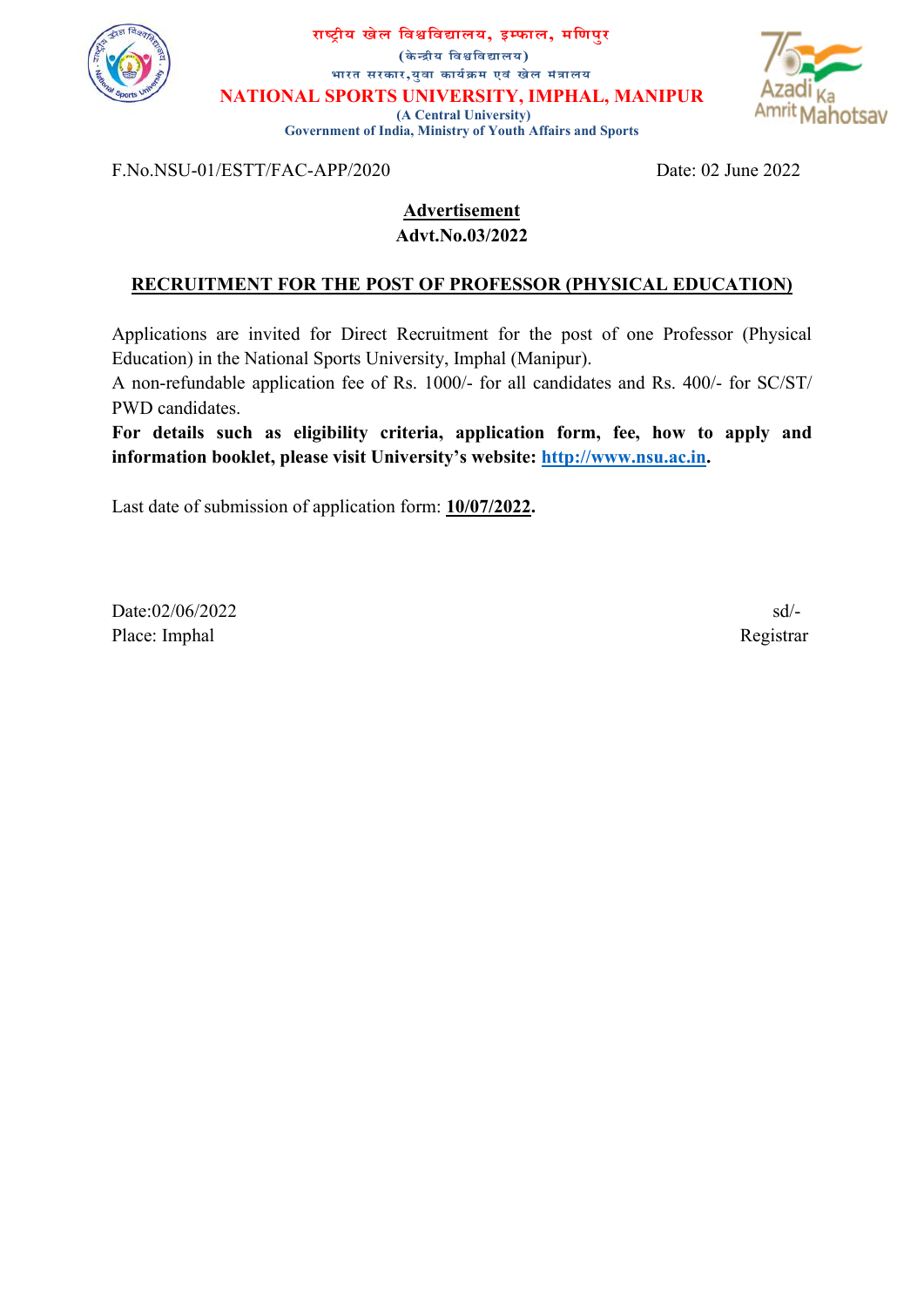

राष्ट्रीय खेल विश्वविद्यालय, इम्फाल, मणिपुर (केन्द्रीय विश्वविद्यालय) भारत सरकार,युवा कार्यक्रम एवं खेल मंत्रालय NATIONAL SPORTS UNIVERSITY, IMPHAL, MANIPUR

 (A Central University) Government of India, Ministry of Youth Affairs and Sports



F.No.NSU-01/ESTT/FAC-APP/2020 Date: 02 June 2022

# Advertisement Advt.No.03/2022

# RECRUITMENT FOR THE POST OF PROFESSOR (PHYSICAL EDUCATION)

- 1. Applications are invited from eligible and suitable Indian Citizens for filling up one (01) post of Professor (Physical Education), Department of Physical Education in the National Sports University, Imphal (Manipur).
- 2. Information booklet containing the details of essential qualifications, experience, terms and conditions, application form etc. can be downloaded from the University website: http://www.nsu.ac.in .
- 3. Application Fee: All application must be accompanies with non-refundable processing fee of Rs.1000/-for all candidates and Rs. 400/- for SC/ST/PWD candidates payable directly to HDFC Bank, Chingmeirong Branch, Account No. 50100366687337, IFSC:HDFC0004744 in favour of National Sports University 01. Transaction slip for the fee deposited must be enclosed along with the application form.
- 4. Those in service should apply through proper channel.
- 5. Filled application with all necessary self-attested copy of testimonial certificate, supporting documents etc. and having it forwarded by his/her employer, if any, must be submitted by the candidate in an envelope duly superscribed "Application for the post of Professor (Physical Education)" To The Registrar, National Sports University, Olympic Bhavan,Khuman Lampak Sports Complex ,Imphal-795001, preferably through speed post/registered post on or before 10/07/2022.

Date:02/06/2022

Place: Imphal Registrar

sd/-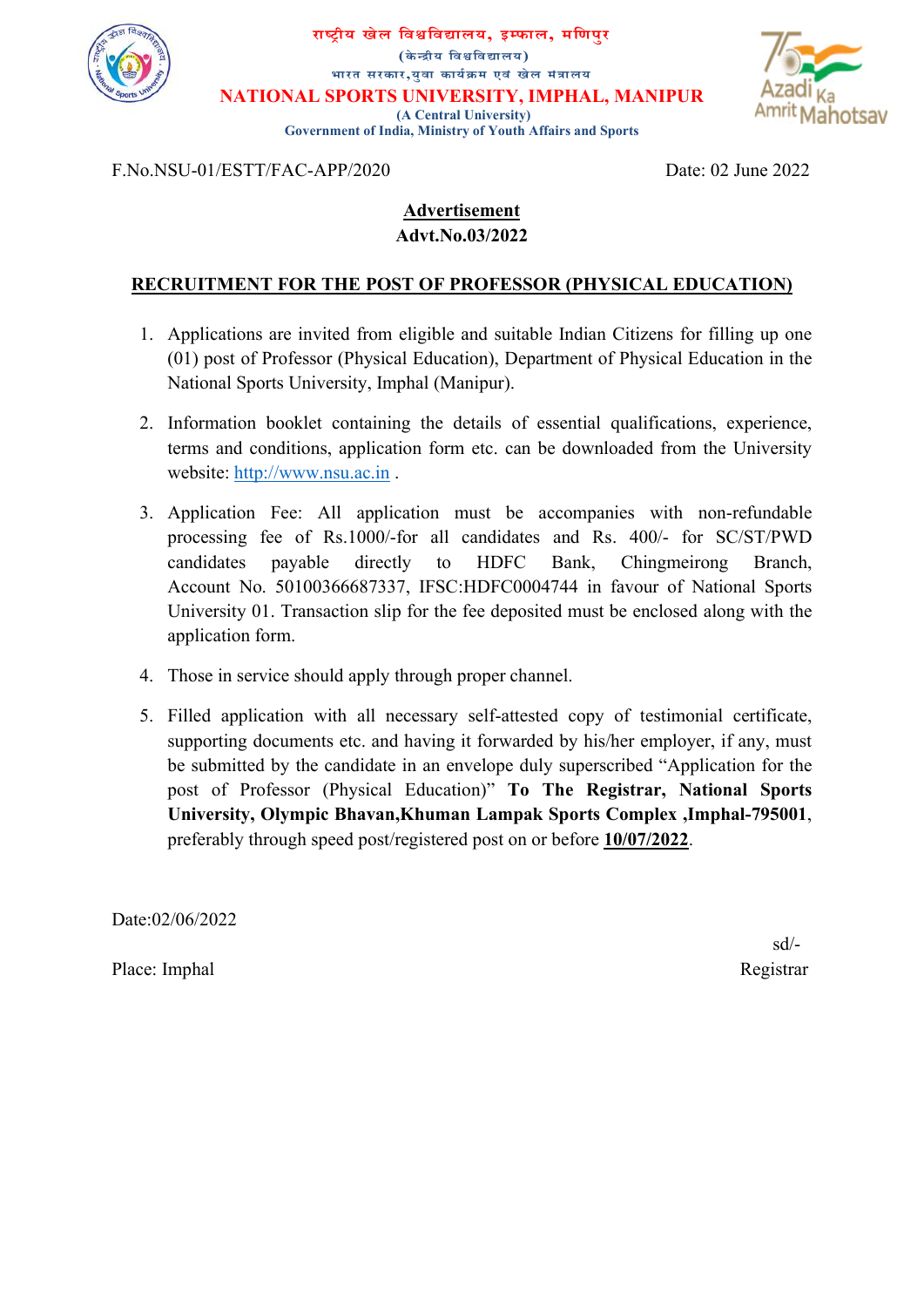| (For office use only)                                            |                                                             | Paste your recent                                                                                       |
|------------------------------------------------------------------|-------------------------------------------------------------|---------------------------------------------------------------------------------------------------------|
| Date of Receipt:<br>No. of Enclosures Claimed<br>No.of. Attached |                                                             | passport size<br>photograph here and<br>sign across the<br>photo so that part of<br>signature should be |
| (Signature)                                                      | <b>NATIONAL SPORTS UNIVERSITY</b><br><b>IMPHAL, MANIPUR</b> | on form                                                                                                 |

# Advt.No. 3/2022 Application Form for Professor

Details Application Fee (Non-refundable):

 $\mathbf{r}$ 

| Name of Bank and Branch | Mode of Payment | Transaction ID<br>(attach receipt) | Amount | Date |
|-------------------------|-----------------|------------------------------------|--------|------|
|                         |                 |                                    |        |      |

| 1.                                                                                                                 | <b>Name (in Block Letters)</b>                                   |                         |  |                                       |                             |            |                      |
|--------------------------------------------------------------------------------------------------------------------|------------------------------------------------------------------|-------------------------|--|---------------------------------------|-----------------------------|------------|----------------------|
| 2.                                                                                                                 | Date of birth (DD/MM/YYYY)                                       | (//)]                   |  | Age on last date<br>of advertisement. |                             | Year       | Month                |
| 3.                                                                                                                 | <b>Father's Name:</b>                                            |                         |  |                                       |                             |            |                      |
| 4.                                                                                                                 | <b>Mother's Name:</b>                                            |                         |  |                                       |                             |            |                      |
| 5.                                                                                                                 | Category:<br>(Tick whichever is applicable)                      | <b>UR</b><br><b>OBC</b> |  | <b>SC</b><br><b>ST</b>                | <b>EWS</b>                  | <b>PWD</b> | Enclosure Sl.<br>No. |
| 6.                                                                                                                 | Gender:<br>(Tick whichever is applicable)                        | Male                    |  |                                       | Female                      |            | Other                |
| 7.                                                                                                                 | <b>Nationality:</b>                                              |                         |  |                                       |                             |            |                      |
| 8.                                                                                                                 | <b>Marital Status:</b>                                           |                         |  |                                       |                             |            |                      |
| 10.                                                                                                                | If differently abled (PWD), indicate the relevant<br>particulars |                         |  | Yes / No                              | Percentage of<br>disability |            | Enclosure Sl. No.    |
|                                                                                                                    | Blindness or low vision:<br>a.                                   |                         |  |                                       |                             |            |                      |
| Hearing impairment:<br>b.                                                                                          |                                                                  |                         |  |                                       |                             |            |                      |
| Locomotor disability or cerebral palsy:<br>$\mathbf{c}$ .<br>(Includes all cases of Orthopedically<br>handicapped) |                                                                  |                         |  |                                       |                             |            |                      |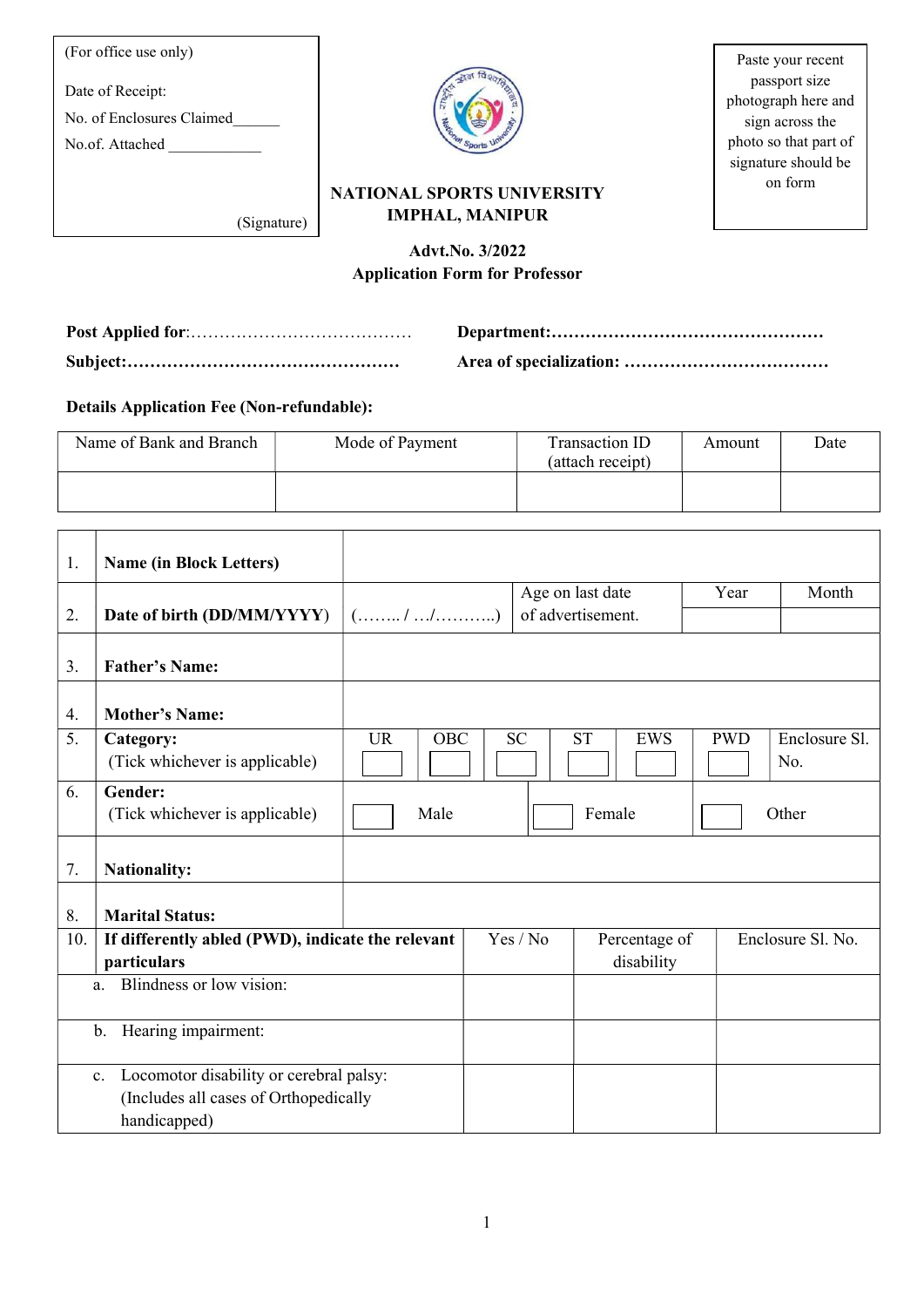| 11. Address: |                        |                          |
|--------------|------------------------|--------------------------|
|              | <b>Mailing Address</b> | <b>Permanent Address</b> |
|              |                        |                          |
|              |                        |                          |
|              |                        |                          |
|              |                        |                          |
| PIN CODE:    |                        | PIN CODE:                |
|              |                        |                          |
| Email ID:    |                        |                          |
| Phone No:    |                        | Fax                      |
|              |                        | No.                      |
| Mobile No:   |                        |                          |

| 12. Educational Qualifications: (Please add additional sheets in the same format, if required): |           |             |         |         |                     |             |          |               |               |  |  |
|-------------------------------------------------------------------------------------------------|-----------|-------------|---------|---------|---------------------|-------------|----------|---------------|---------------|--|--|
| Name of                                                                                         | Regular/  | Name of     |         | Year of | $\frac{0}{0}$<br>of | Division/   | Subjects | Specializatio | Enclosure Sl. |  |  |
| the                                                                                             | Part time | the Board/  |         |         | Mark                | Class/      |          | $\mathbf n$   | No.           |  |  |
| Degree/Ex                                                                                       | Course    | University/ | Joining | Passing |                     | <b>CGPA</b> |          | (if any)      |               |  |  |
| am                                                                                              |           | Institution |         |         |                     |             |          |               |               |  |  |
|                                                                                                 |           |             |         |         |                     |             |          |               |               |  |  |
|                                                                                                 |           |             |         |         |                     |             |          |               |               |  |  |
|                                                                                                 |           |             |         |         |                     |             |          |               |               |  |  |
|                                                                                                 |           |             |         |         |                     |             |          |               |               |  |  |
|                                                                                                 |           |             |         |         |                     |             |          |               |               |  |  |
|                                                                                                 |           |             |         |         |                     |             |          |               |               |  |  |
|                                                                                                 |           |             |         |         |                     |             |          |               |               |  |  |
|                                                                                                 |           |             |         |         |                     |             |          |               |               |  |  |
|                                                                                                 |           |             |         |         |                     |             |          |               |               |  |  |
|                                                                                                 |           |             |         |         |                     |             |          |               |               |  |  |
| M. Phil.                                                                                        |           |             |         |         |                     |             |          |               |               |  |  |
|                                                                                                 |           |             |         |         |                     |             |          |               |               |  |  |
|                                                                                                 |           |             |         |         |                     |             |          |               |               |  |  |
| Ph. D./D.                                                                                       |           |             |         |         |                     |             |          |               |               |  |  |
| Phil.                                                                                           |           |             |         |         |                     |             |          |               |               |  |  |
|                                                                                                 |           |             |         |         |                     |             |          |               |               |  |  |

| 13. Whether NET (JRF)/NET (Lectureship)/SLET/SET? If yes, please mention: |          |         |                 |
|---------------------------------------------------------------------------|----------|---------|-----------------|
|                                                                           | Roll No. | Subject | Year of passing |
| NET (JRF)                                                                 |          |         |                 |
| NET (Lectureship)                                                         |          |         |                 |
| <b>SLET / SET</b>                                                         |          |         |                 |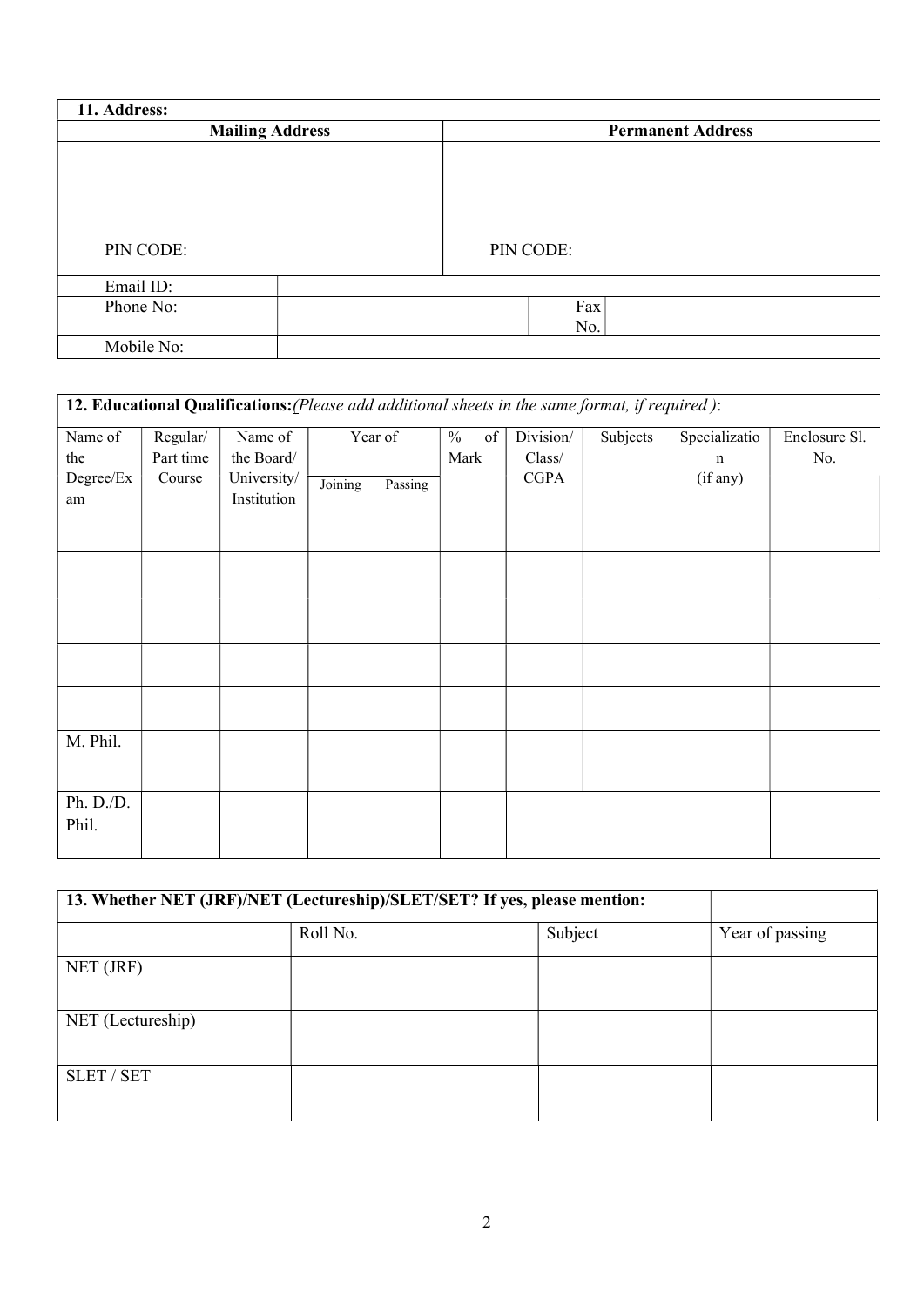14. Experience/Employment Record (Please add additional sheets in the same format, if required): Designation Regular/ Part time Name & Address of Employers Period Scale of Pay Reason for leaving Enclosure<br>Sl. No. From  $\vert$  To.  $\vert$  Duration

| <b>15. Details of Post-Doctoral experience</b> (Please add additional sheets in the same format, if required): |      |                      |  |                   |  |  |  |  |  |  |  |
|----------------------------------------------------------------------------------------------------------------|------|----------------------|--|-------------------|--|--|--|--|--|--|--|
| Institution / Organisation                                                                                     |      | Period of Experience |  | Enclosure Sl. No. |  |  |  |  |  |  |  |
|                                                                                                                | From |                      |  |                   |  |  |  |  |  |  |  |
|                                                                                                                |      |                      |  |                   |  |  |  |  |  |  |  |
|                                                                                                                |      |                      |  |                   |  |  |  |  |  |  |  |
|                                                                                                                |      |                      |  |                   |  |  |  |  |  |  |  |

|                      | 16. No. of years teaching experience at different posts (excluding years spent for M.Phil. / Ph.D.): |                            |                               |                        |      |    |  |  |  |  |  |  |  |
|----------------------|------------------------------------------------------------------------------------------------------|----------------------------|-------------------------------|------------------------|------|----|--|--|--|--|--|--|--|
| S <sub>1</sub><br>No | Post                                                                                                 | Institution / Organisation | Regular/Part<br>time/Contract | Years of<br>experience | From | To |  |  |  |  |  |  |  |
|                      | Assistant<br>Professor/Lecturer                                                                      |                            |                               |                        |      |    |  |  |  |  |  |  |  |
|                      | <b>Associate Professor</b>                                                                           |                            |                               |                        |      |    |  |  |  |  |  |  |  |
|                      | Professor                                                                                            |                            |                               |                        |      |    |  |  |  |  |  |  |  |
|                      | Any Other                                                                                            |                            |                               |                        |      |    |  |  |  |  |  |  |  |

| 17.        | Calculation of Academic/Research Score (Please add additional sheets in the same format, if required): |                                   |                         |            |                               |  |  |  |  |  |  |  |  |  |
|------------|--------------------------------------------------------------------------------------------------------|-----------------------------------|-------------------------|------------|-------------------------------|--|--|--|--|--|--|--|--|--|
|            | (As per UGC Regulations 2018)<br>Category 1: Research paper in Peer - Reviewed or UGC listed Journals: |                                   |                         |            |                               |  |  |  |  |  |  |  |  |  |
| Sl.<br>No. | Title of<br>publication                                                                                | Research<br>Score                 | Enclosure<br>Sl.No      |            |                               |  |  |  |  |  |  |  |  |  |
|            | with details                                                                                           | volume, Page<br>Nos. and<br>Years | <b>ISSN/ISBN</b><br>No. | Authorship | <b>UGC</b> listed<br>Journals |  |  |  |  |  |  |  |  |  |
|            |                                                                                                        |                                   |                         |            |                               |  |  |  |  |  |  |  |  |  |
|            |                                                                                                        |                                   |                         |            |                               |  |  |  |  |  |  |  |  |  |
|            |                                                                                                        |                                   |                         |            |                               |  |  |  |  |  |  |  |  |  |
|            |                                                                                                        |                                   |                         |            |                               |  |  |  |  |  |  |  |  |  |
|            |                                                                                                        |                                   |                         |            |                               |  |  |  |  |  |  |  |  |  |
|            |                                                                                                        |                                   |                         |            |                               |  |  |  |  |  |  |  |  |  |
|            |                                                                                                        |                                   |                         |            | Total Score of Category-1     |  |  |  |  |  |  |  |  |  |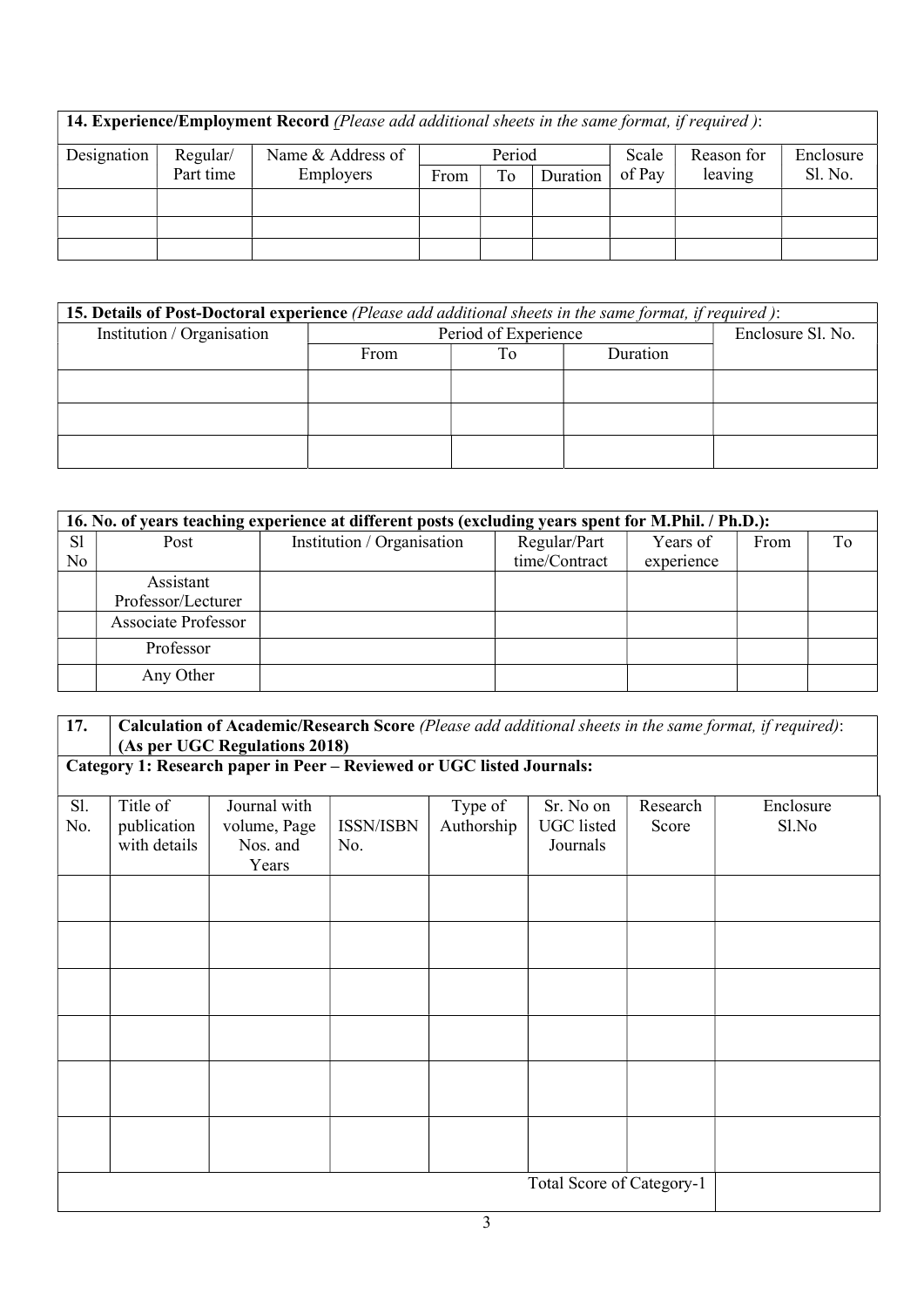|                          | <b>Category 2: Publication other than Research papers:</b>                                             |                             |                                             |                     |                                        |                                       |                        |  |                         |                      |       |                    |
|--------------------------|--------------------------------------------------------------------------------------------------------|-----------------------------|---------------------------------------------|---------------------|----------------------------------------|---------------------------------------|------------------------|--|-------------------------|----------------------|-------|--------------------|
|                          | 2(a) Book authored/Book edited/Book chapter:                                                           |                             |                                             |                     |                                        |                                       |                        |  |                         |                      |       |                    |
| $\overline{SI}$ .<br>No. | Title of<br><b>Book</b><br>Authored<br>/ Book<br>Edited /<br><b>Book</b><br>Chapter<br>with<br>details | ISSN/<br><b>ISBN</b><br>No. | <b>Book</b><br>(International/<br>National) |                     | / National)                            | <b>Edited Book</b><br>(International  | <b>Book</b><br>Chapter |  | No. of<br>Authors       | If<br>main<br>Author | Score | Enclosure<br>Sl.No |
|                          |                                                                                                        |                             |                                             |                     |                                        |                                       |                        |  |                         |                      |       |                    |
|                          |                                                                                                        |                             |                                             |                     |                                        |                                       |                        |  |                         |                      |       |                    |
|                          |                                                                                                        |                             |                                             |                     |                                        |                                       |                        |  | Total Score of $-2$ (a) |                      |       |                    |
|                          | 2(b) Translation works (Book / Book Chapter/ Research Paper in Indian / Foreign Languages):            |                             |                                             |                     |                                        |                                       |                        |  |                         |                      |       |                    |
| Sl.<br>No.               | Title of Book<br>with details                                                                          |                             | ISSN/<br><b>ISBN</b><br>No.                 | Research<br>details | Title of<br>Paper/Book<br>Chapter with | Whether<br>National/In<br>ternational |                        |  | No. of<br>Authors       | If main<br>Author    | Score | Enclosure<br>Sl.No |
|                          |                                                                                                        |                             |                                             |                     |                                        |                                       |                        |  |                         |                      |       |                    |
|                          |                                                                                                        |                             |                                             |                     |                                        |                                       |                        |  |                         |                      |       |                    |
|                          |                                                                                                        |                             |                                             |                     |                                        |                                       |                        |  |                         |                      |       |                    |
|                          |                                                                                                        |                             |                                             |                     |                                        |                                       |                        |  |                         | Total Score-2 (b)    |       |                    |
|                          | Total Score of Category-2 $(a + b)$                                                                    |                             |                                             |                     |                                        |                                       |                        |  |                         |                      |       |                    |

# Category-3: Creation of ICT mediated Teaching Learning pedagogy, content and development of new and innovative courses and curricula:

| Sl.            | Item                                    | Provide details of pedagogy, | Score | Enclosure |
|----------------|-----------------------------------------|------------------------------|-------|-----------|
| No.            |                                         | content, etc.                |       | Sl.No     |
| a.             | Development of innovative pedagogy      |                              |       |           |
| $b$ .          | Design of new curricula and courses     |                              |       |           |
| $\mathbf{c}$ . | MOOCs:                                  |                              |       |           |
|                | i. Development of complete MOOCs in 4   |                              |       |           |
|                | quadrants in 4 credit courses           |                              |       |           |
|                | ii. Development of complete MOOCs in 4  |                              |       |           |
|                | quadrants in less than 4 credit courses |                              |       |           |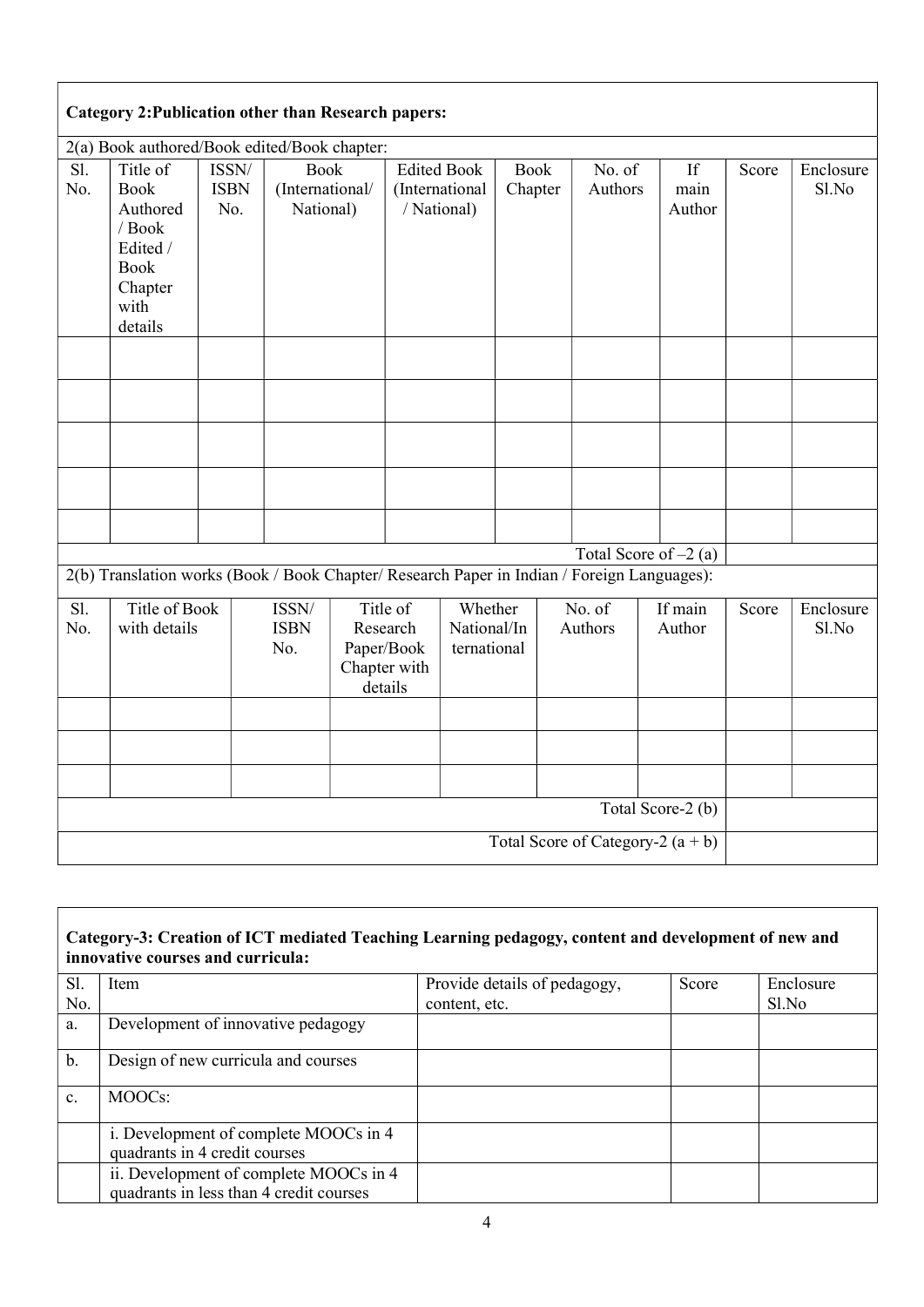|    | iii. MOOCs developed in 4 quadrants per<br>module/lecture                                                                  |                                       |  |
|----|----------------------------------------------------------------------------------------------------------------------------|---------------------------------------|--|
|    | iv. Content writer/subject matter expert for<br>each module of MOOCs for at least one<br>quadrant                          |                                       |  |
|    | v. Course Coordinator for MOOCs 4<br>credits course                                                                        |                                       |  |
|    | vi. Course Coordinator for MOOCs less<br>than 4 credits course                                                             |                                       |  |
| d. | E-Contents:                                                                                                                |                                       |  |
|    | i. Development of e-Content in 4 quadrants<br>for complete course/e-book                                                   |                                       |  |
|    | ii. e-Content developed in 4 quadrants per<br>module                                                                       |                                       |  |
|    | iii. Contribution to development of e-<br>Content module in complete<br>course/paper/e-book, at least with one<br>quadrant |                                       |  |
|    | iv. Editor of e-Content for complete<br>course/paper /e-book                                                               |                                       |  |
|    |                                                                                                                            | Total Score of Category-3 $(a+b+c+d)$ |  |

| Category-4: Research guidance/Project/Consultancy: |                        |                         |  |                     |                       |                                   |       |                    |
|----------------------------------------------------|------------------------|-------------------------|--|---------------------|-----------------------|-----------------------------------|-------|--------------------|
| (a) Research Guidance                              |                        |                         |  |                     |                       |                                   |       |                    |
| Title of Thesis<br>/Dissertation                   | Name of the<br>Scholar |                         |  | Date of submission  | Date of award         |                                   | Score | Enclosure<br>Sl.No |
| Ph.D. Thesis                                       |                        |                         |  |                     |                       |                                   |       |                    |
|                                                    |                        |                         |  |                     |                       |                                   |       |                    |
| M. Phil/P.G.<br>Dissertation                       |                        |                         |  |                     |                       |                                   |       |                    |
|                                                    |                        |                         |  |                     |                       |                                   |       |                    |
|                                                    |                        |                         |  |                     |                       |                                   |       |                    |
|                                                    |                        |                         |  |                     |                       | Total Score-4 (a)                 |       |                    |
| (b) Research Project Completed:                    |                        |                         |  |                     |                       |                                   |       |                    |
| Title of Completed Research<br>Project             |                        | Sponsoring<br>Authority |  | Date of<br>Sanction | Date of<br>Completion | Research<br>grant (Rs in<br>lakh) | Score | Enclosure<br>Sl.No |
|                                                    |                        |                         |  |                     |                       |                                   |       |                    |
|                                                    |                        |                         |  |                     |                       |                                   |       |                    |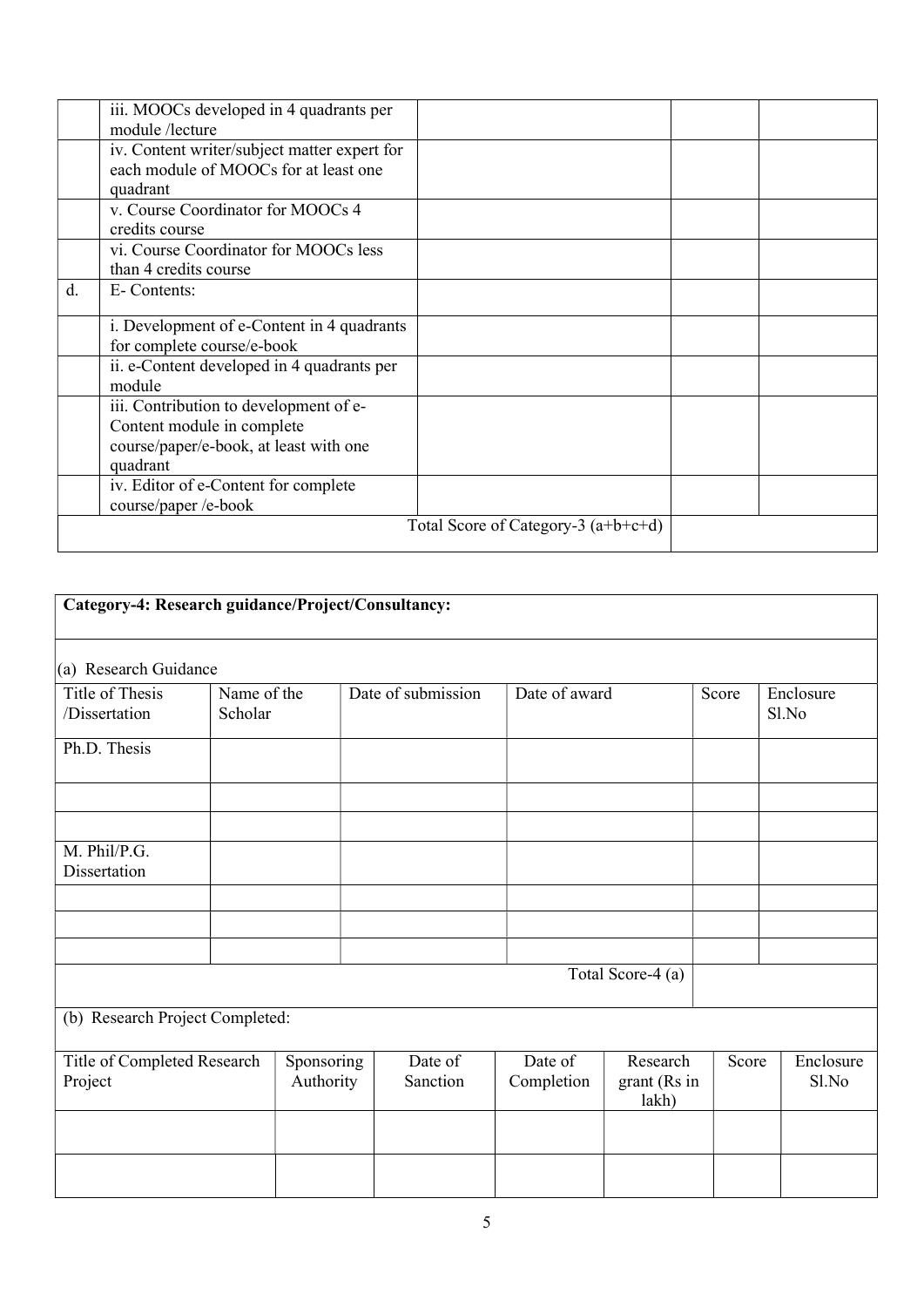|                               |                             |                     |                                      | Total Score of Category -4 (b) |       |                    |
|-------------------------------|-----------------------------|---------------------|--------------------------------------|--------------------------------|-------|--------------------|
| (c) Research Project Ongoing: |                             |                     |                                      |                                |       |                    |
| Title of Research Project     | <b>Sponsoring Authority</b> |                     | Date of<br>Sanction                  | Research grant<br>(Rs in lakh) | Score | Enclosure<br>Sl.No |
|                               |                             |                     |                                      |                                |       |                    |
|                               |                             |                     |                                      |                                |       |                    |
|                               |                             |                     |                                      | Total Score of Category -4 (c) |       |                    |
| (d) Consultancy Project:      |                             |                     |                                      |                                |       |                    |
| Title of Consultancy Project  | Sponsoring<br>Authority     | Date of<br>Sanction | Date of<br>Completion                | Amount<br>(Rs)<br>in<br>lakh)  | Score | Enclosure<br>Sl.No |
|                               |                             |                     |                                      |                                |       |                    |
|                               |                             |                     |                                      |                                |       |                    |
|                               |                             |                     |                                      |                                |       |                    |
|                               |                             |                     |                                      |                                |       |                    |
|                               |                             |                     | Total Score of Category -4 (d)       |                                |       |                    |
|                               |                             |                     | Total Score of Category -4 (a+b+c+d) |                                |       |                    |

|              | Category-5: Patents/Policy Document//Award/Fellowship.                                           |            |               |                                      |       |                    |
|--------------|--------------------------------------------------------------------------------------------------|------------|---------------|--------------------------------------|-------|--------------------|
| (a). Patents |                                                                                                  |            |               |                                      |       |                    |
| Sl.<br>No.   | Brief description                                                                                | Patent No. | Date of award | Level:<br>International/<br>National | Score | Enclosure<br>Sl.No |
|              |                                                                                                  |            |               | Total Score Category -5(a)           |       |                    |
|              | (b). Policy Document (Submitted to an international body/organization like UNO/UNESCO/World Bank |            |               |                                      |       |                    |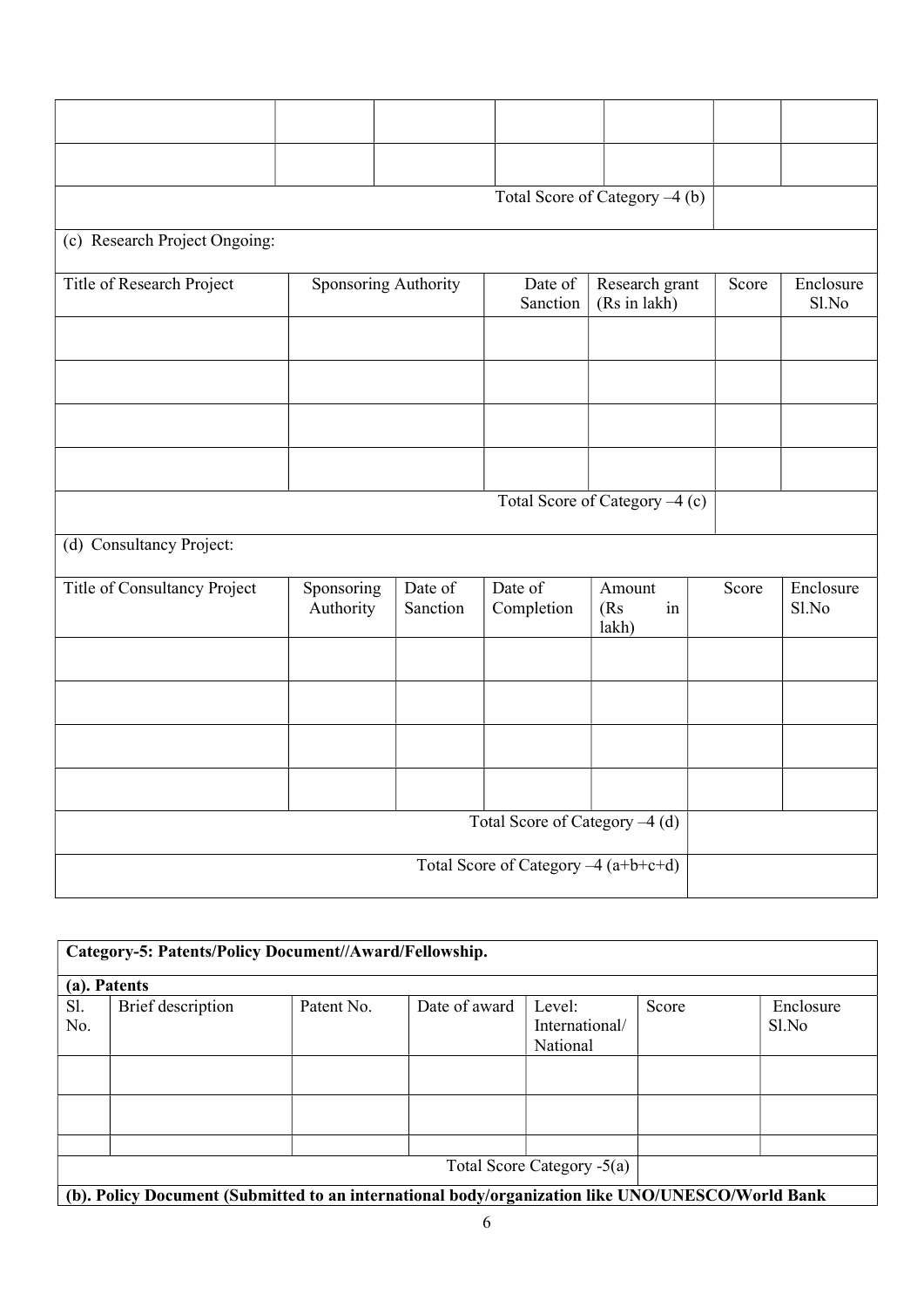|                                           | <b>/International Monetary Fund etc. or Central Government or State Government</b> |                                                                                        |        |                                      |       |                    |
|-------------------------------------------|------------------------------------------------------------------------------------|----------------------------------------------------------------------------------------|--------|--------------------------------------|-------|--------------------|
| Sl.<br>No.                                | Brief description                                                                  | Details                                                                                | Agency | Level:<br>International/<br>National | Score | Enclosure<br>Sl.No |
|                                           |                                                                                    |                                                                                        |        |                                      |       |                    |
|                                           |                                                                                    |                                                                                        |        | Total Score Category -5(b)           |       |                    |
|                                           |                                                                                    | (c). Awards/Fellowships (Please add additional sheets in the same format, if required) |        |                                      |       |                    |
| Name of the Awarding<br>Body/Organization |                                                                                    | Name of the Award /Fellowship                                                          |        | Level:<br>International/<br>National | Score | Enclosure<br>Sl.No |
|                                           |                                                                                    |                                                                                        |        |                                      |       |                    |
|                                           |                                                                                    |                                                                                        |        |                                      |       |                    |
|                                           |                                                                                    |                                                                                        |        |                                      |       |                    |
|                                           |                                                                                    |                                                                                        |        | Total Score Category -5(c)           |       |                    |
|                                           | Total Score of category- $5(a+b+c)$                                                |                                                                                        |        |                                      |       |                    |

| Category-6: Invited Lecture/Resource Person/Paper Presentation in Seminars/Conferences/full paper in<br>Conference Proceedings (Paper presented in Seminars/Conferences and also published as full paper in<br><b>Conference Proceedings will be counted only once)</b> |                                               |                                 |                                       |                                                           |       |                    |
|-------------------------------------------------------------------------------------------------------------------------------------------------------------------------------------------------------------------------------------------------------------------------|-----------------------------------------------|---------------------------------|---------------------------------------|-----------------------------------------------------------|-------|--------------------|
| Sl.<br>No.                                                                                                                                                                                                                                                              | Title of the Paper                            | Title of Seminar/<br>Conference | Name of<br>the<br>Organizer<br>& Date | Level:<br>International/<br>National/<br>State/University | Score | Enclosure<br>Sl.No |
|                                                                                                                                                                                                                                                                         |                                               |                                 |                                       |                                                           |       |                    |
|                                                                                                                                                                                                                                                                         |                                               |                                 |                                       |                                                           |       |                    |
|                                                                                                                                                                                                                                                                         |                                               |                                 |                                       |                                                           |       |                    |
|                                                                                                                                                                                                                                                                         | <b>GRAND TOTAL SCORES (Categories 1 to 6)</b> |                                 |                                       | Total Score of category-6                                 |       |                    |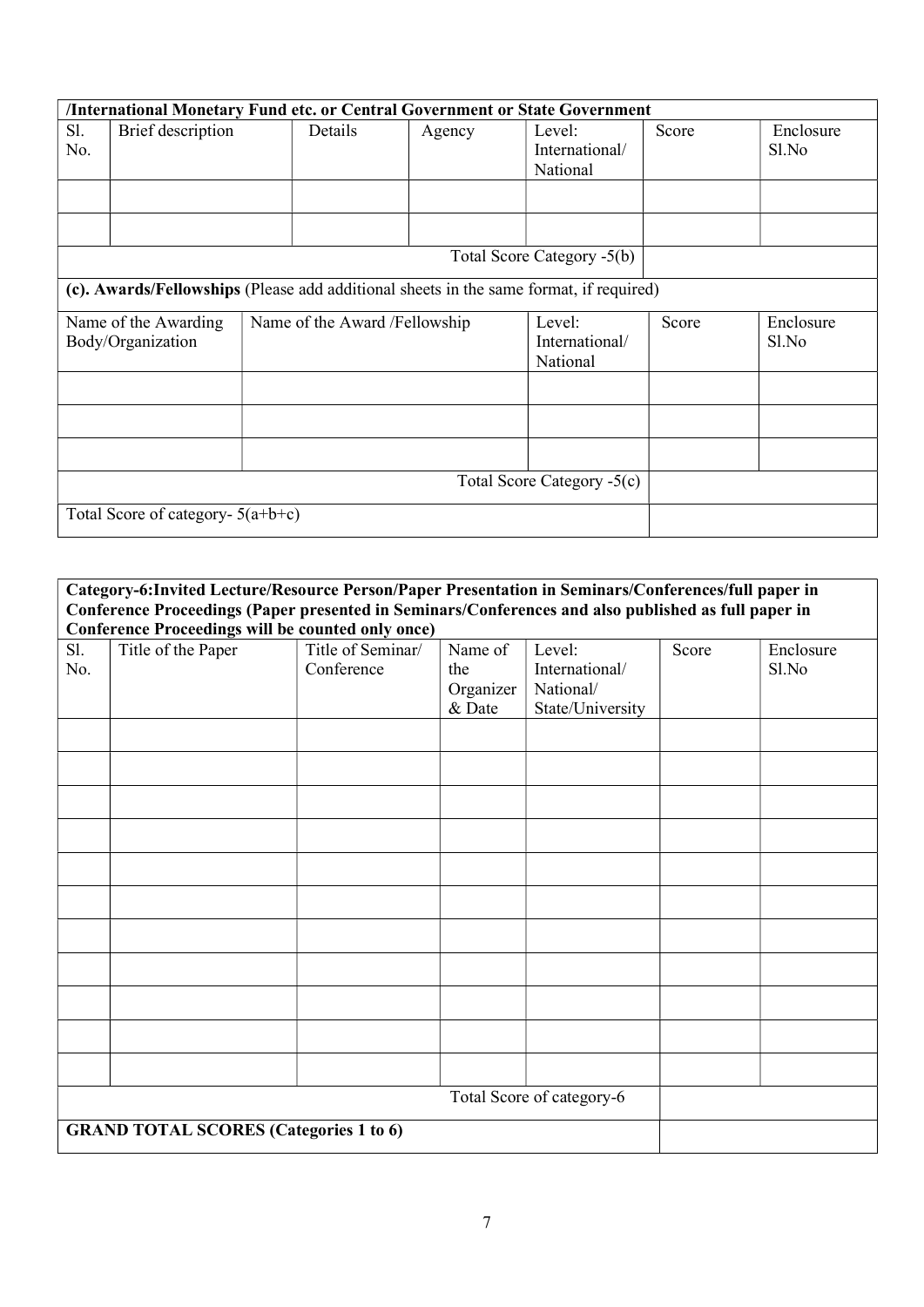| 18. Any vigilance/Disciplinary case is pending against you?<br>(If Yes, please furnish the details)                                | Yes | N <sub>0</sub> |
|------------------------------------------------------------------------------------------------------------------------------------|-----|----------------|
| 19. Any legal case (including FIR) is pending against you in any court(s) /Police Station:<br>(If yes, please furnish the details) | Yes | N <sub>0</sub> |
| 20. Do you have a near relative among the staff of this University?<br>(If yes, please furnish the details)                        | Yes | N <sub>0</sub> |
| 21. Time required for joining/reporting for duty (in case of selection):                                                           |     |                |
| 22. Any other relevant information to the post applied for, if any: (Please attach additional sheet if required)                   |     |                |

| 23. Names and complete details of 2 referees: |           |           |  |  |
|-----------------------------------------------|-----------|-----------|--|--|
|                                               | Referee-1 | Referee-2 |  |  |
|                                               |           |           |  |  |
| Names:                                        |           |           |  |  |
|                                               |           |           |  |  |
|                                               |           |           |  |  |
| Complete postal address:                      |           |           |  |  |
|                                               |           |           |  |  |
| Email:                                        |           |           |  |  |
| Mobile:                                       |           |           |  |  |
|                                               |           |           |  |  |
| Phone (Landline) with STD code                |           |           |  |  |
|                                               |           |           |  |  |
| Fax:                                          |           |           |  |  |
|                                               |           |           |  |  |

|                     | <b>24. Please tick the enclosures attached</b> (Additional sheet can be used for additional enclosures) |                    |               |
|---------------------|---------------------------------------------------------------------------------------------------------|--------------------|---------------|
| Sl. No.             | Check List                                                                                              | Enclosure<br>Sl.No | No. of sheets |
| $\mathbf{i}$ .      | Matriculation certificate & mark sheet                                                                  |                    |               |
| $\ddot{\mathbf{i}}$ | Intermediate certificate & mark sheet                                                                   |                    |               |
| iii.                | Bachelor Degree certificate & marksheet                                                                 |                    |               |
| iv.                 | Diploma/PG Diploma certificate & marksheet                                                              |                    |               |
| V.                  | Master Degree certificate & marksheet                                                                   |                    |               |
| vi.                 | MS/MD/M.Phil. Certificate & marksheet                                                                   |                    |               |
| vii.                | Ph.D./ D. Phil. Degree certificate                                                                      |                    |               |
| viii.               | D.Litt., D.Sc., L.L.D. degree certificate                                                               |                    |               |
| xi.                 | NET-JRF, NET, SLET, SET award certificate                                                               |                    |               |
| X.                  | OBC/SC/ST certificate issued by the Competent Authority                                                 |                    |               |
| xi.                 | <b>PWD</b> certificate                                                                                  |                    |               |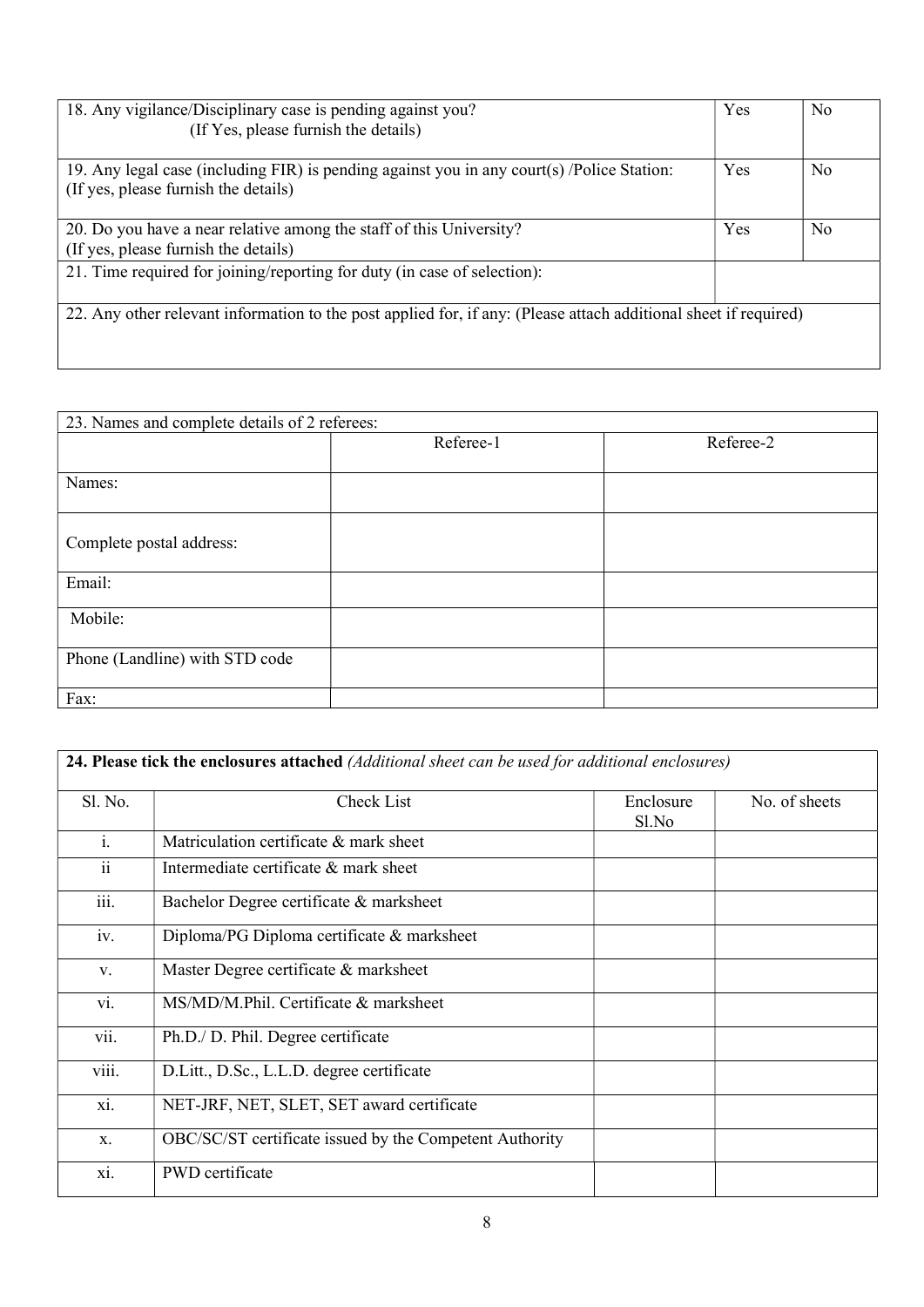| xii.              | Experience certificates                                                                                                           |  |
|-------------------|-----------------------------------------------------------------------------------------------------------------------------------|--|
| $\cdots$<br>X111. | Post-Doctoral Experience certificates                                                                                             |  |
| xvi.              | Proofs of Awards (for academic distinctions)                                                                                      |  |
| XV.               | Research Paper in Peer-Reviewed or UGC-listed Journals                                                                            |  |
| XV1.              | Publications other than Research Papers                                                                                           |  |
| xvii.             | Creation of ICT mediated Teaching Learning pedagogy and<br>content and development of new and innovative courses and<br>curricula |  |
| xviii.            | Research guidance, Research Project & consultancy                                                                                 |  |
| xix               | Patents. Policy Document, Awards & Fellowship                                                                                     |  |
| XX.               | Invited lectures/Resource Person/Paper presented in<br>Seminars/Conference/full paper in Conference Proceedings                   |  |
| XX1.              | Any other additional supporting document                                                                                          |  |

Total number of sheets enclosed (please give sequence no. and signature with date):……………

Total number of documents enclosed:……… and total number of pages:……………

#### 25. DECLARATION

| entries made by me in this application are true and correct to the best of my knowledge. If anything is found |  |  |
|---------------------------------------------------------------------------------------------------------------|--|--|
| false or incorrect at any stage, my candidature/appointment may be cancelled by the University without any    |  |  |
| reason thereof.                                                                                               |  |  |

| Date:  | Signature of the applicant |
|--------|----------------------------|
| Place: |                            |

Signature of the applicant

(Name in Capital letter)

#### 26. ENDORSEMENT BY EMPLOYER (FOR IN-SERVICE APPLICANTS)

i) In case of in-service candidates in Government/Semi-Government organizations/Public Sector Undertakings/Autonomous Organizations, the endorsement form must be signed by the employer. ii) In case of in-service candidates from Private Sector, acceptance of resignation and relieving letter from the employer must be submitted at the time of joining.

| Forwarded to:               |
|-----------------------------|
| The Registrar,              |
| National Sports University, |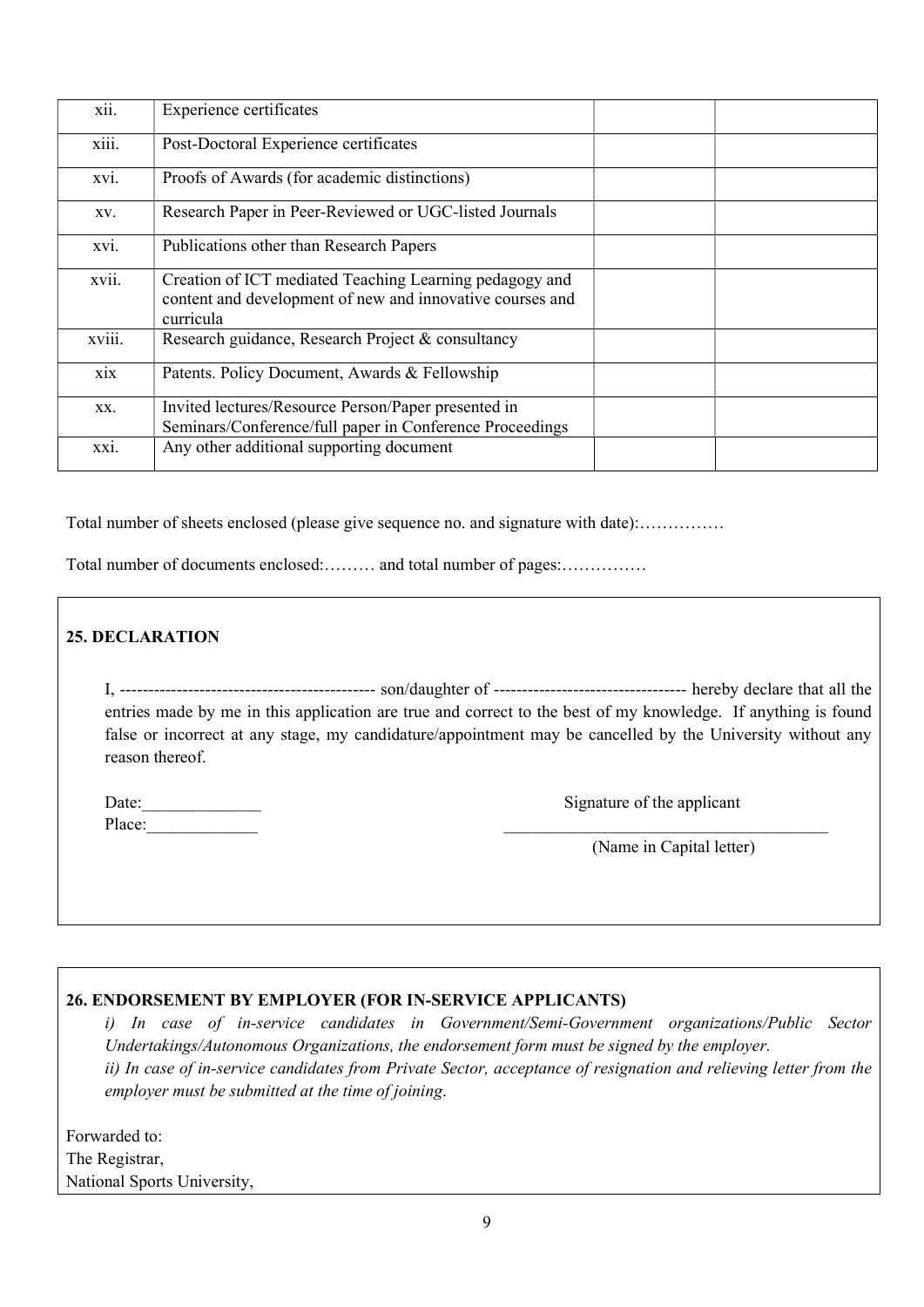#### Olympic Bhavan, KhumanLampak, Imphal (Manipur)-795001

| The applicant Dr./Mr./Mrs./Ms.                                                                                |                                                                                       |  |  | who has submitted this application for the                                                   |  |  |  |  |  |  |
|---------------------------------------------------------------------------------------------------------------|---------------------------------------------------------------------------------------|--|--|----------------------------------------------------------------------------------------------|--|--|--|--|--|--|
|                                                                                                               |                                                                                       |  |  | post of Professor/Associate Professor/Assistant Professor in the National Sports University, |  |  |  |  |  |  |
|                                                                                                               | permanent capacity with effect from in the<br>Imphal(Manipur), has been in employment |  |  |                                                                                              |  |  |  |  |  |  |
|                                                                                                               | . He/She is drawing a basic pay of Rs.<br>scale of pay of Rs.                         |  |  |                                                                                              |  |  |  |  |  |  |
| Certified that no disciplinary and or vigilance case has ever been held or contemplated or is pending against |                                                                                       |  |  |                                                                                              |  |  |  |  |  |  |
| the said applicant. There is no objection for his/her application being considered by the National Sports     |                                                                                       |  |  |                                                                                              |  |  |  |  |  |  |
| University, Imphal and in the event of selection, he/she will be relived to join National Sports University,  |                                                                                       |  |  |                                                                                              |  |  |  |  |  |  |
| Imphal as per rules.                                                                                          |                                                                                       |  |  |                                                                                              |  |  |  |  |  |  |
|                                                                                                               |                                                                                       |  |  |                                                                                              |  |  |  |  |  |  |

Office Seal

| Signature of the forwarding officer |
|-------------------------------------|
| Name:                               |
| Designation:                        |
| Place:                              |
| Date:                               |
|                                     |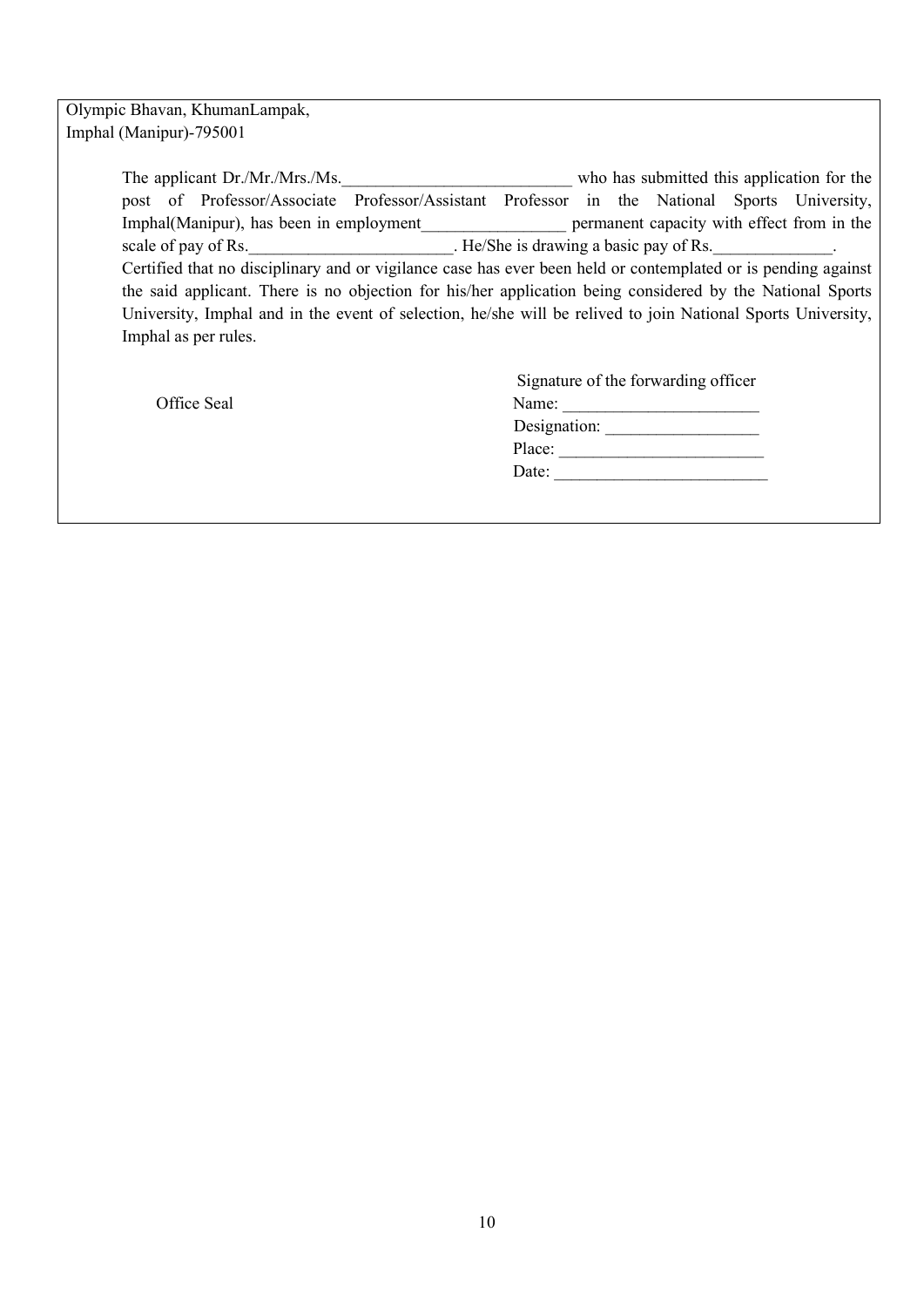

# NATIONAL SPORTS UNIVERSITY

# (A Central University) Government of India, Ministry of Youth Affairs & Sports (Department of Sports)

Information Booklet for Recruitment: Professor (Physical Education)

Employment Notification No. 03/2022

Dated: 02 June, 2022

# OLYMPIC BHAVAN, KHUMAN LAMPAK,

IMPHAL – 795001(MANIPUR)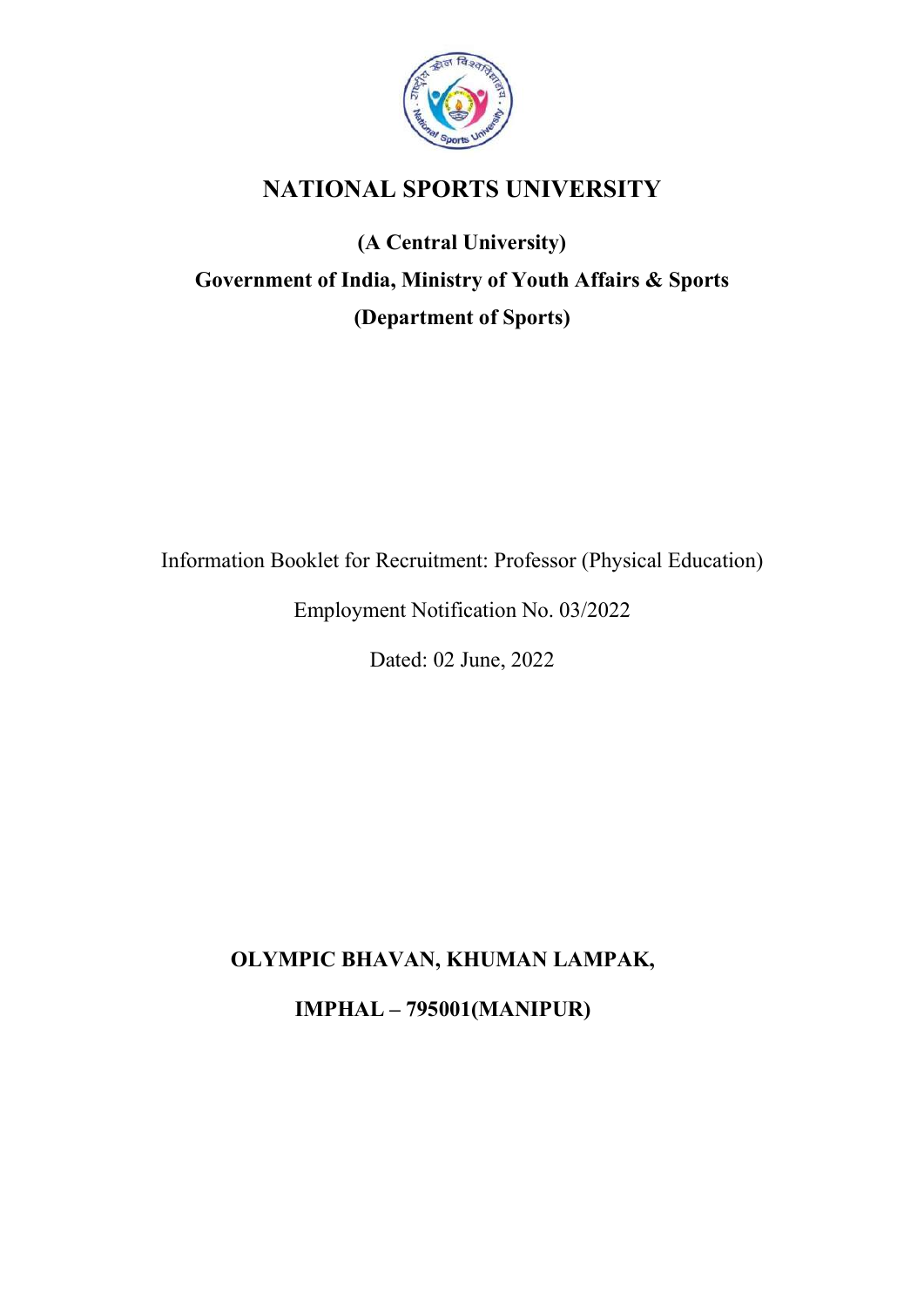#### I. POST VACANCIES

Professor:

| Sl.<br>N <sub>0</sub> | Department            | <b>Subject</b>            | Post      | No. of<br>Post | <b>Reservation</b> /<br>roster |
|-----------------------|-----------------------|---------------------------|-----------|----------------|--------------------------------|
| .,                    | Physical<br>Education | <b>Physical Education</b> | Professor | 01             | 01(UR)                         |

\* Note: UR-Unreserved.

# II. PAY STRUCTURE

As per 7<sup>th</sup> Central Pay Commission subject to revision of pay as per Government of India.

| Post      | Level of Pay in Pay Matric of 7 <sup>th</sup> CPC |
|-----------|---------------------------------------------------|
| Professor | Level 14                                          |

# III. DETAILS OF POSTS WITH QUALIFICATIONS, SPECIALIZATION, EXPERIENCE, ETC.

| <b>Name of Post</b> | <b>Minimum Qualification &amp; Experience</b>                                                                                                                                                                                                                                                                |  |  |
|---------------------|--------------------------------------------------------------------------------------------------------------------------------------------------------------------------------------------------------------------------------------------------------------------------------------------------------------|--|--|
|                     | (As per UGC Regulation 2018)                                                                                                                                                                                                                                                                                 |  |  |
| Professor           | A. Essential qualifications:                                                                                                                                                                                                                                                                                 |  |  |
|                     | Master Degree in Physical Education (M.P.Ed)/Master in Physical Education<br>1.<br>and Sports (M,P.E.S) with a minimum of 55% of Marks or its equivalent<br>grade in a point-scale, wherever the grading system is followed.                                                                                 |  |  |
|                     | Ph.D. in the relevant disciplines or equivalent published work.<br>2.                                                                                                                                                                                                                                        |  |  |
|                     | A minimum of ten years of teaching experience in university/college as<br>3.<br>Assistant Professor / Associate Professor /Professor, and / or research<br>experience at equivalent level at the University / National Level Institutions<br>with evidence of having successfully guided doctoral candidate. |  |  |
|                     | 4. A minimum of 10 research publications in the peer-reviewed or UGC – listed<br>journals and a total research score of 120 as per the criteria given in<br>Appendix II, Table 2 (UGC regulation 2018).<br><b>OR</b>                                                                                         |  |  |
|                     | An outstanding professional, having a Ph.D. degree in the relevant<br>В.<br>disciplines, from any academic institutions (not included in above) / industry,<br>who has made significant contribution to the knowledge, supported by<br>documentary evidence provided he/she has ten year's experience.       |  |  |
|                     | Desirable:                                                                                                                                                                                                                                                                                                   |  |  |
|                     | Experience in educational administration, examination, design of new<br>curricula and course, training and orientation.                                                                                                                                                                                      |  |  |
|                     | Note: Any other stipulation prescribed by the UGC from time to time.                                                                                                                                                                                                                                         |  |  |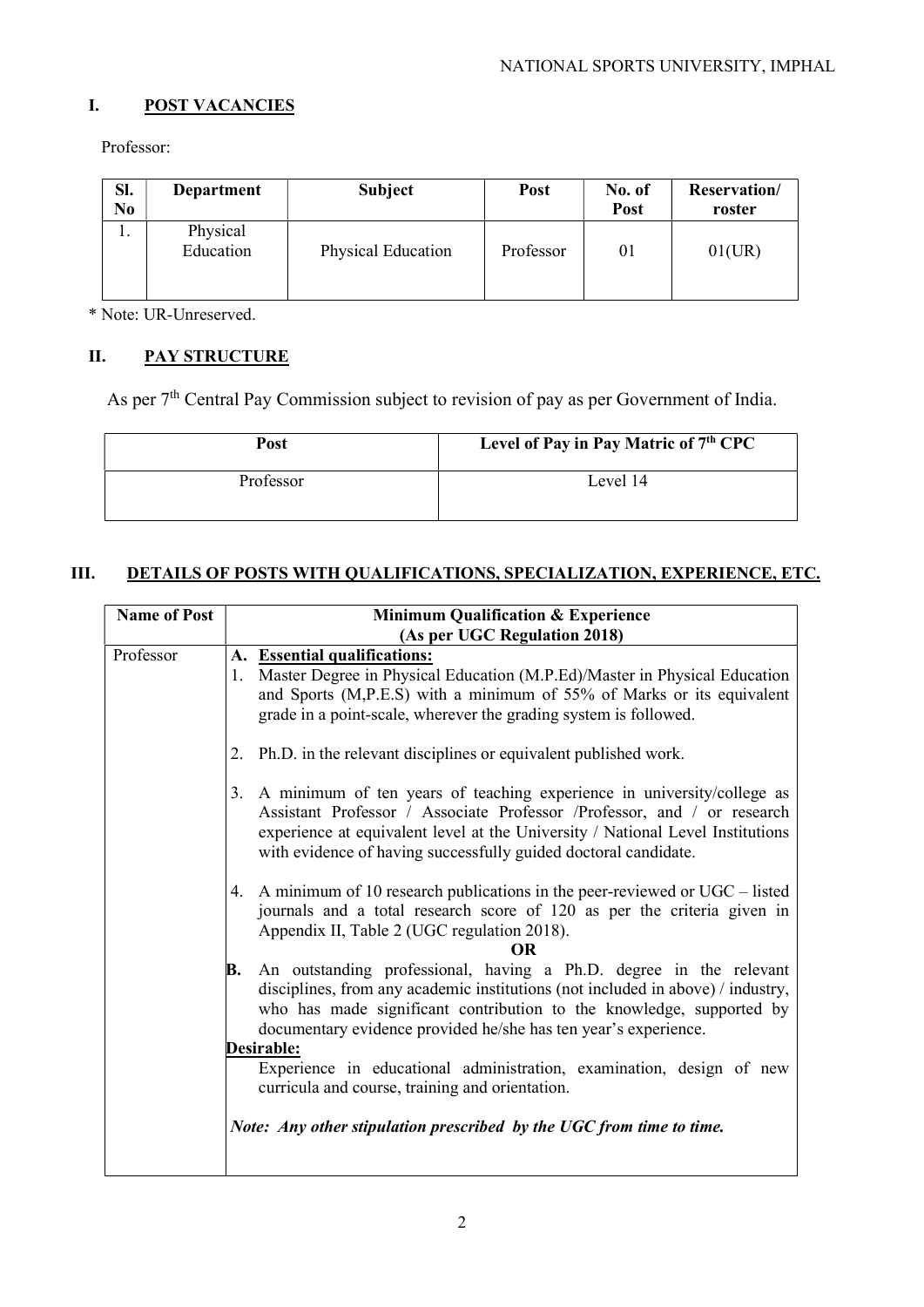#### IV. GENERAL TERMS AND CONDITIONS

- 1. The minimum qualifications and experience for all teaching positions are as per UGC regulations modified from time to time. The format of Academic/Research score will be calculated as per UGC regulations 2018.
- 2. Candidates should possess the minimum qualification at the time of submission of applications. It shall be the responsibility of the candidate to assess his/her own eligibility for the post for which he/she is applying in accordance with the prescribed qualifications, experience, etc. No enquiry in this regard will be entertained.
- 3. Experience and qualification will be reckoned as on last date for submission of applications. No updating of qualification and experience will be entertained after the last date.
- 4. The time taken by the candidates to acquire M. Phil. and/or Ph.D degree shall not be considered as teaching/research experience to stake claim for appointment to the teaching positions.
- 5. Good academic record means at least  $2<sup>nd</sup>$  class with 50% marks in graduation level
- 6. Candidate shall enclose self-attested copies of certificates towards the evidence of age, educational qualifications, caste, physical disability, experience, etc. with the applications.
- 7. SC/ST/OBC/EWS/PWD category are required to submit certificate on the format prescribed by the Govt. of India.
- 8. Age of superannuation for all the positions shall be as per UGC/Govt. of India norms.
- 9. A relaxation of 5% shall be provided at the Graduate and Masters Degree level for SC/ST / OBC (Noncreamy Layer) / PWD categories for the purpose of eligibility and for assessing good academic record for direct recruitment to teaching position. The eligibility marks of 55% marks (or equivalent grade in a point scale wherever the grading system is followed) and the relaxation of 5% to the categories mentioned above are permissible, based on only the qualifying marks without including any grace mark procedures.
- 10. Equivalent certificates for degrees awarded from recognized foreign Universities as per AIU may be submitted in relevant cases, by the candidate along with application.
- 11. A relaxation of 5% shall be provided to the Ph.D Degree holders who have obtained their Master's Degree prior to 19 September, 1991.
- 12. Suppression of factual information, supply of fake documents, providing false or misleading information or canvassing in any manner on the part of the candidates shall lead to his/her disqualification. In case, it is detected at any point of time in future, even after appointment, that the candidate was not eligible, his appointment shall be liable to be terminated forthwith as per this clause. In case of any ambiguity in the recruitment rules in general and eligibility in particular for any post, the decision of the Competent Authority.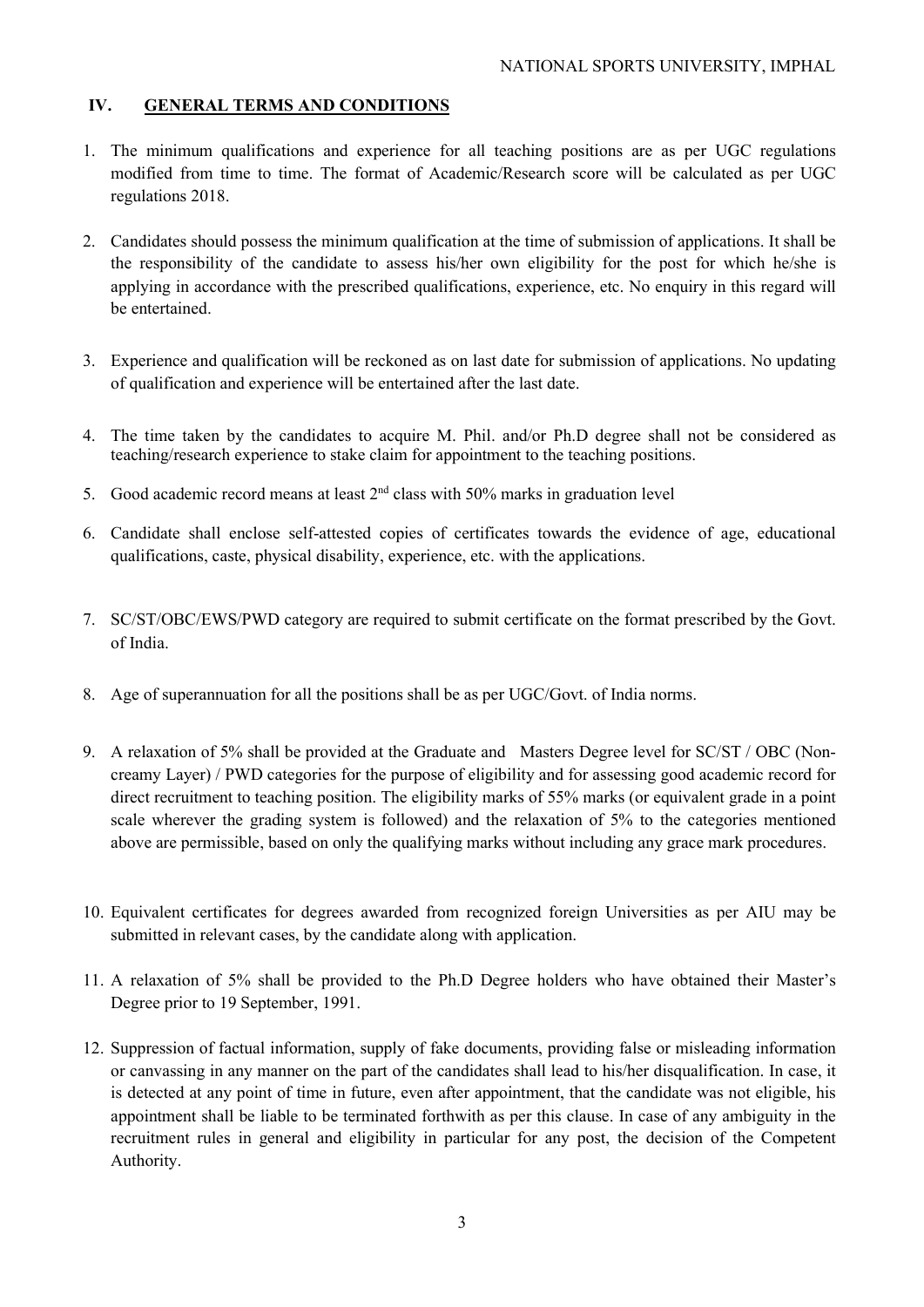#### NATIONAL SPORTS UNIVERSITY, IMPHAL

- 13. Candidate who is already in service shall submit his application through proper channel / However, he may send an advance copy of his application and in case his application and in case his application is not forwarded due to whatever reasons till the time of written test or interview as the case may be, he/she, should produce a "No Objection Certificate" along with Vigilance Clearance Certificate from the employer failing which he shall not be allowed to appear in the test / interview as the case may be.
- 14. The person appointed against any post shall be governed by the Act/ Statutes / Ordinances / Rules of the University in the absence of which the CCS (Conduct) Rules, 1964, CCS (CCA) Rule, 1965 or any other rules of the Government of India, as amended from time to time shall apply.
- 15. The candidates selected shall be appointed under a written contract as per University norms.
- 16. The appointment of candidates on regular basis shall be governed by New Pension Scheme (NPS)
- 17. Call letters and other correspondence for attending the interview, etc., will be sent only to the eligible candidates by Email only and will be displayed on University website.
- 18. Only matriculation / SSC passing certificate issued by the concerned education board will be considered as proof of date of birth. No other document will be accepted for verification of date of birth.
- 19. Reservations as per existing UGC/ Government of India norms as amended from time to time.
- 20. The University also reserves the right to increase or decrease the numbers of post(s) for appointment without assigning any reason.
- 21. The list of short-listed candidates for Interview and details of Written Examination/Interview will be published on the University's Website (www,nsu.ac.in). Candidates are advised to regularly visit the University website for getting the information.
- 22. Candidates must write their Email ID for mailing written examination/ interview / appointment letter as attachment. The e-mail date will be considered as the official date of dispatch and receipt of communication. Candidates not having an e-mail-ID must create an ID and check it regularly for further communication.
- 23. The candidates selected for appointment are expected to join within the date specified by the Competent Authority.
- 24. The service conditions including pay band and age of superannuation shall be as per guidelines issued by Government of India/UGC from time to time.
- 25. Teachers appointed may be assigned other academic or administrative responsibilities by the Competent Authority of the University in addition to their regular teaching and research work.
- 26. Person appointed to a post(regular) in the University, shall be on probation as per University rules and regulations.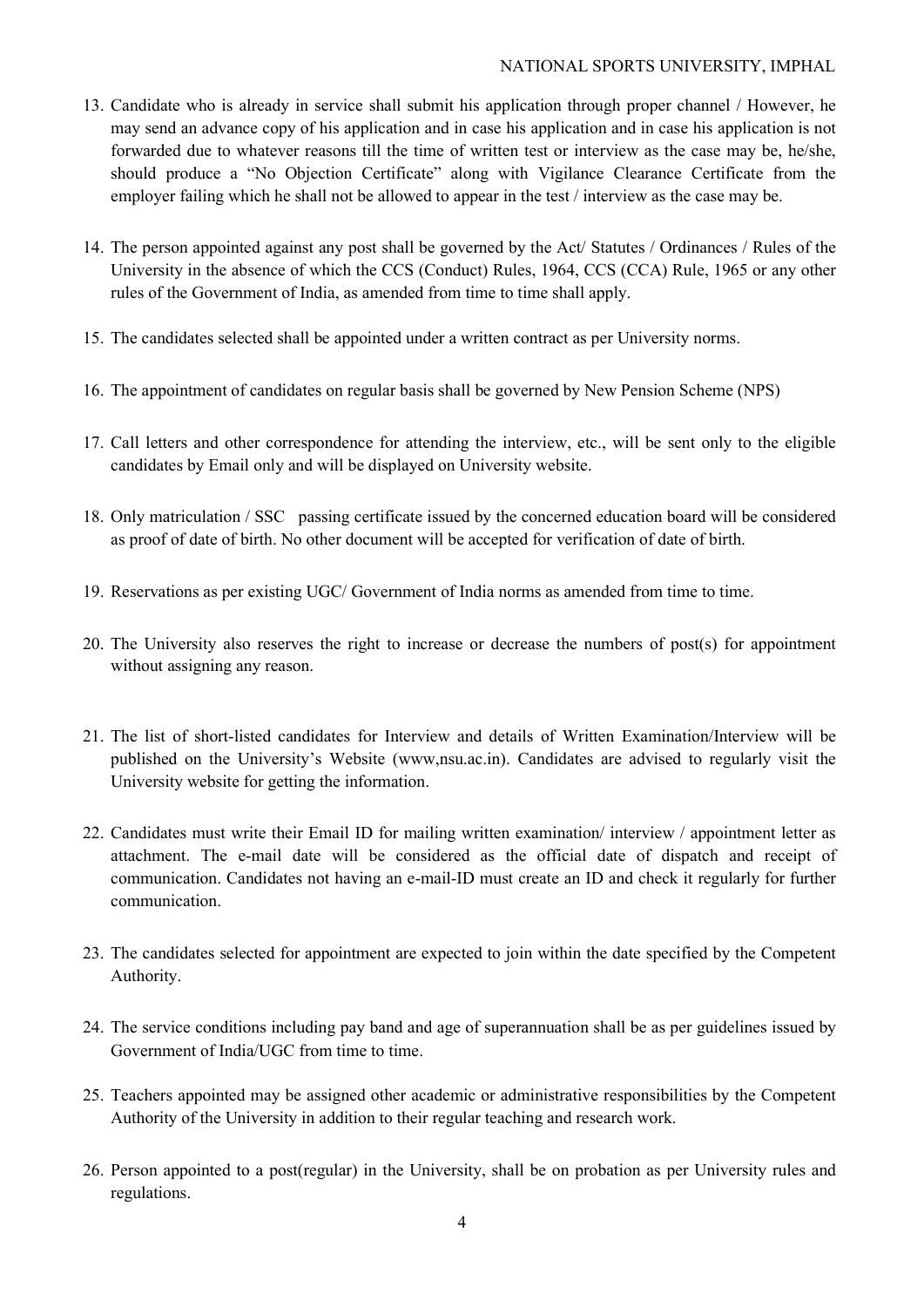- 27. Candidates shall have to produce original documents at the time of Interview along with authentic passport photograph. No TA/DA will be paid for attending the interview.
- 28. University will not be responsible for any loss or delay in postal of the application. Incomplete application without relevant supporting enclosures (Self-attested copies of degree/certificates / marks sheets / experience certificate, etc.) will be rejected. In case the information / documents are found to be false / incorrect by way of omission or commission, the responsibility and liability shall lie solely with the candidate. Application received after the last date will not be entertained.
- 29. The selected Candidate shall be liable to serve anywhere within the jurisdiction of the University.
- 30. In case of any dispute /ambiguity that may occur in the process of selection, the decision of the University shall be final.
- 31. In case of any inadvertent mistake in the process of selection, which may be detected at any stage even after the issue of appointment order, the University reserves the right to modify/ withdraw / cancel any communication made to candidates.
- 32. The University reserves the right to withdraw any advertised post(s) at any time without assigning any reason thereof.
- 33. No person shall be recruited unless he/she is in good mental and bodily health and free from any physical defect that is likely to interfere with the efficient performance of his official duties. Before a candidate recruited directly is finally approved for appointment to the establishment, he shall be required to produce a medical certificate of physical fitness from an authority specified by the University.
- 34. In case of any dispute / suites or legal proceedings against the University, the Jurisdiction shall be restricted to the Courts in Imphal, (Manipur), which is the Head quarter of the University.
- 35. Corrigendum or Addendum or Cancellation to this advertisement, if any, shall be published only on the University Website (www.nsu.in) and will not be published in the newspapers. Therefore, the candidates are advised to check the University Website regularly.
- 36. Errors and omissions in notification and selection process are subject to corrections.

Date:

sd/-

Imphal Registrar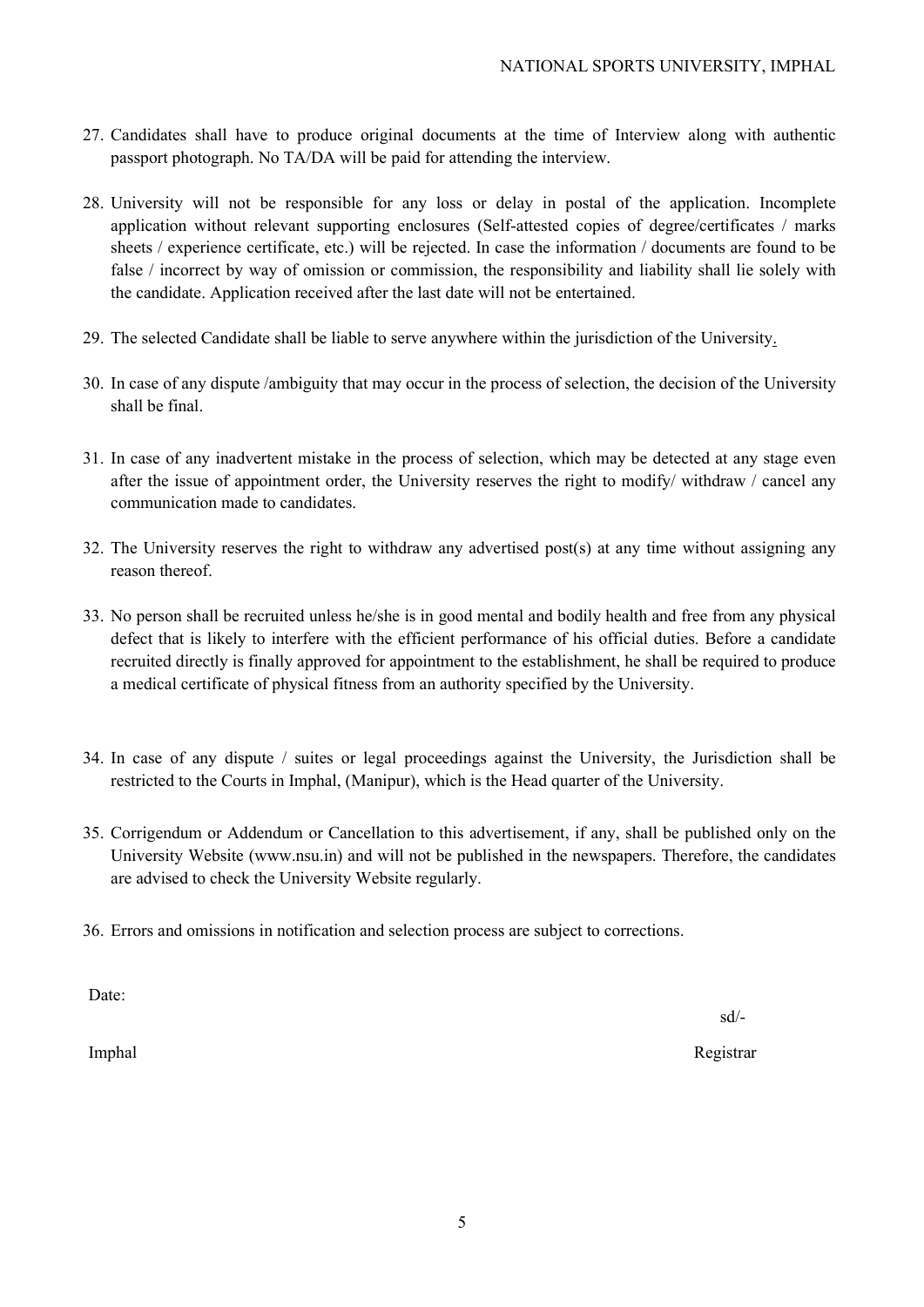#### Appendix II Table 2 of UGC Regulations 2018

#### Methodology for University and College Teachers for calculating Academic/Research Score

(Assessment must be based on evidence produced by the teacher such as: copy of publications, project sanction letter, utilization and completion certificates issued by the University and acknowledgements for patent filing and approval letters, students' Ph.D. award letter, etc,.)

| S.N. | <b>Academic/Research Activity</b>                                                                                                           | Faculty of<br><b>Sciences</b><br>/Engineering /<br>Agriculture<br>Medical<br>/Veterinary<br><b>Sciences</b> | <b>Faculty of Languages /</b><br>Humanities / Arts /<br><b>Social Sciences / Library</b><br>/Education<br>/ Physical Education /<br>Commerce /<br>Management & other<br>related disciplines |
|------|---------------------------------------------------------------------------------------------------------------------------------------------|-------------------------------------------------------------------------------------------------------------|---------------------------------------------------------------------------------------------------------------------------------------------------------------------------------------------|
| 1.   | <b>Research Papers in Peer-Reviewed or</b><br><b>UGC</b> listed Journals                                                                    | 08 per paper                                                                                                | 10 per paper                                                                                                                                                                                |
| 2.   | <b>Publications (other than Research papers)</b>                                                                                            |                                                                                                             |                                                                                                                                                                                             |
|      | (a) Books authored which are published by                                                                                                   |                                                                                                             |                                                                                                                                                                                             |
|      | International publishers                                                                                                                    | 12                                                                                                          | 12                                                                                                                                                                                          |
|      | <b>National Publishers</b>                                                                                                                  | 10                                                                                                          | 10                                                                                                                                                                                          |
|      | Chapter in Edited Book                                                                                                                      | 05                                                                                                          | 05                                                                                                                                                                                          |
|      | Editor of Book by International Publisher                                                                                                   | 10                                                                                                          | 10                                                                                                                                                                                          |
|      | Editor of Book by National Publisher                                                                                                        | 08                                                                                                          | 08                                                                                                                                                                                          |
|      | (b) Translation works in Indian and<br>Foreign Languages by qualified<br>faculties                                                          |                                                                                                             |                                                                                                                                                                                             |
|      | Chapter or Research paper                                                                                                                   | 03                                                                                                          | 03                                                                                                                                                                                          |
|      | <b>Book</b>                                                                                                                                 | 08                                                                                                          | 08                                                                                                                                                                                          |
| 3.   | <b>Creation of ICT mediated Teaching</b><br>Learning pedagogy and content and<br>development of new and innovative courses<br>and curricula |                                                                                                             |                                                                                                                                                                                             |
|      | (a) Development of Innovative pedagogy                                                                                                      | 05                                                                                                          | 05                                                                                                                                                                                          |
|      | (b) Design of new curricula and courses                                                                                                     | 02 per<br>curricula/course                                                                                  | 02 per<br>curricula/course                                                                                                                                                                  |
|      | (c) MOOCs                                                                                                                                   |                                                                                                             |                                                                                                                                                                                             |
|      | Development of complete MOOCs in 4<br>quadrants<br>(4 credit course) (In case of MOOCs of lesser<br>credits 05 marks/credit)                | 20                                                                                                          | 20                                                                                                                                                                                          |
|      | MOOCs (developed in 4 quadrant) per<br>module/lecture                                                                                       | 05                                                                                                          | 05                                                                                                                                                                                          |
|      | Content writer/subject matter expert for each<br>module of MOOCs (at least one quadrant)                                                    | 02                                                                                                          | 02                                                                                                                                                                                          |
|      | Course Coordinator for MOOCs (4 credit<br>course) (In case of MOOCs of lesser credits<br>02 marks/credit)                                   | 08                                                                                                          | 08                                                                                                                                                                                          |
|      | (d) E-Content                                                                                                                               |                                                                                                             |                                                                                                                                                                                             |
|      | Development of e-<br>in 4 quadrant for a<br>Content complete<br>course/e-book                                                               | 12                                                                                                          | 12                                                                                                                                                                                          |
|      | e-Content (developed in 4 quadrants) per<br>module                                                                                          | 05                                                                                                          | 05                                                                                                                                                                                          |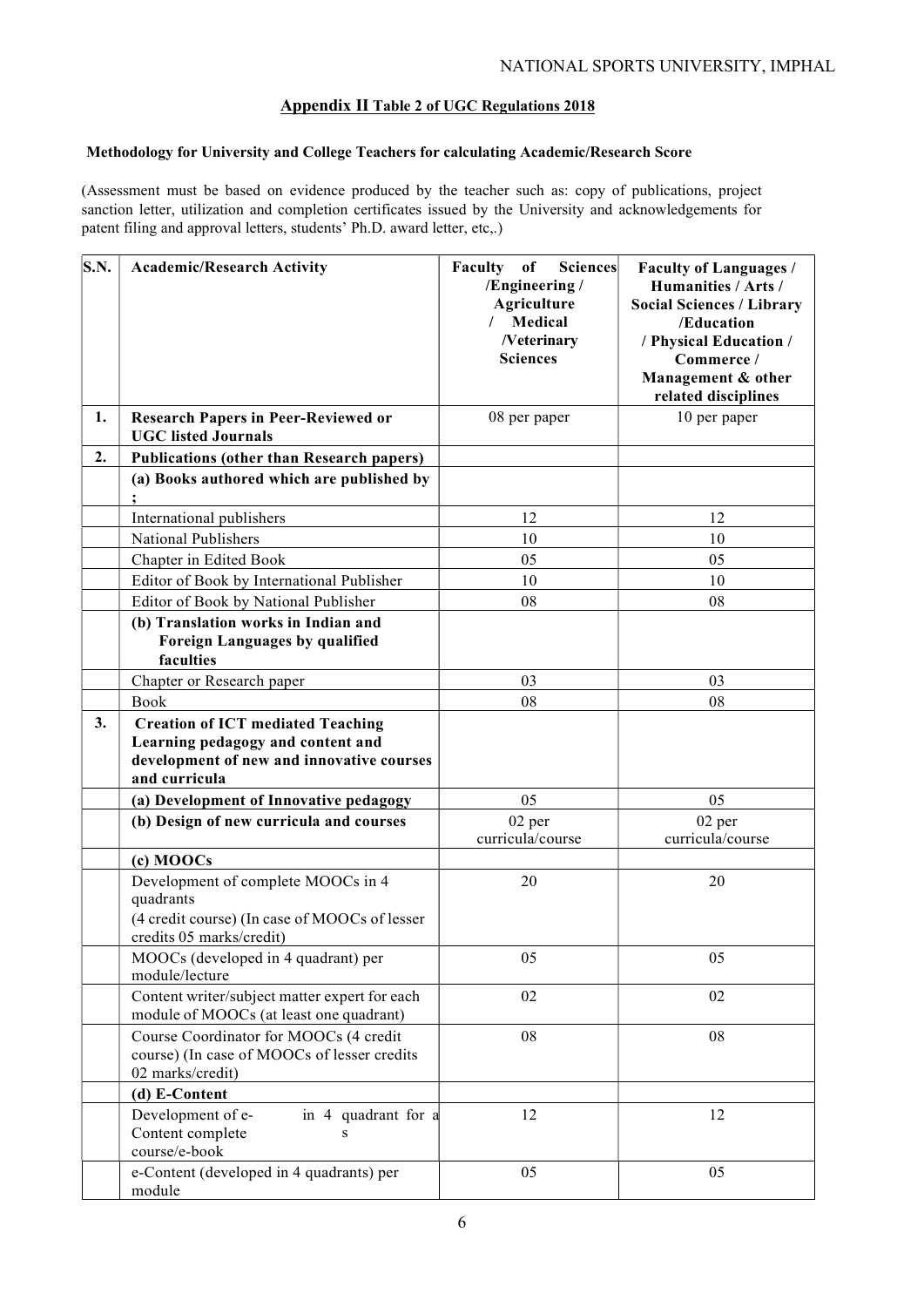#### NATIONAL SPORTS UNIVERSITY, IMPHAL

|    | Contribution to development of e-content<br>module in complete course/paper/e-book (at<br>least one quadrant)                                                                                                                                                       | 02                                                  | 02                                                  |
|----|---------------------------------------------------------------------------------------------------------------------------------------------------------------------------------------------------------------------------------------------------------------------|-----------------------------------------------------|-----------------------------------------------------|
|    | Editor of e-content for complete course/ paper<br>/e-book                                                                                                                                                                                                           | 10                                                  | 10                                                  |
| 4. | (a) Research guidance                                                                                                                                                                                                                                               |                                                     |                                                     |
|    | Ph.D.                                                                                                                                                                                                                                                               | 10 per degree<br>awarded 05 per<br>thesis submitted | 10 per degree<br>awarded 05 per<br>thesis submitted |
|    | M.Phil./P.G dissertation                                                                                                                                                                                                                                            | 02 per degree<br>awarded                            | 02 per degree<br>awarded                            |
|    | (b) Research Projects Completed                                                                                                                                                                                                                                     |                                                     |                                                     |
|    | More than 10 lakhs                                                                                                                                                                                                                                                  | 10                                                  | 10                                                  |
|    | Less than 10 lakhs                                                                                                                                                                                                                                                  | 05                                                  | 05                                                  |
|    | (c) Research Projects Ongoing:                                                                                                                                                                                                                                      |                                                     |                                                     |
|    | More than 10 lakhs                                                                                                                                                                                                                                                  | 05                                                  | 05                                                  |
|    | Less than 10 lakhs                                                                                                                                                                                                                                                  | 02                                                  | 02                                                  |
|    | (d) Consultancy                                                                                                                                                                                                                                                     | 03                                                  | 03                                                  |
| 5. | (a) Patents                                                                                                                                                                                                                                                         |                                                     |                                                     |
|    | International                                                                                                                                                                                                                                                       | 10                                                  | 10                                                  |
|    | National                                                                                                                                                                                                                                                            | 07                                                  | 07                                                  |
|    | (b) *Policy Document (Submitted to an International<br>body/organisation like UNO/UNESCO/World Bank/International<br><b>Monetary Fund etc. or Central Government or State Government)</b>                                                                           |                                                     |                                                     |
|    | International                                                                                                                                                                                                                                                       | 10                                                  | 10                                                  |
|    | National                                                                                                                                                                                                                                                            | $ 07\rangle$                                        | $ 07\rangle$                                        |
|    | <b>State</b>                                                                                                                                                                                                                                                        | $ 04\rangle$                                        | $ 04\rangle$                                        |
|    | (c) Awards/Fellowship                                                                                                                                                                                                                                               |                                                     |                                                     |
|    | International                                                                                                                                                                                                                                                       | 07                                                  | 07                                                  |
|    | National                                                                                                                                                                                                                                                            | $ 05\rangle$                                        | $ 05\rangle$                                        |
| 6. | *Invited lectures / Resource Person/ paper<br>presentation in Seminars/ Conferences/full<br>paper in Conference Proceedings (Paper<br>presented in Seminars/Conferences and<br>also published as full paper in Conference<br>Proceedings will be counted only once) |                                                     |                                                     |
|    | International (Abroad)                                                                                                                                                                                                                                              | $ 07\rangle$                                        | 07                                                  |
|    | International (within country)                                                                                                                                                                                                                                      | $ 05\rangle$                                        | $ 05\rangle$                                        |
|    | National                                                                                                                                                                                                                                                            | 03                                                  | 03                                                  |
|    | State/University                                                                                                                                                                                                                                                    | 02                                                  | 02                                                  |

#### The Research score for research papers would be augmented as follows:

Peer-Reviewed or UGC-listed Journals (Impact factor to be determined as per Thomson Reuters list):

| i)               | Paper in refereed journals without impact factor | 5 Points  |
|------------------|--------------------------------------------------|-----------|
| ii)              | Paper with impact factor less than 1             | 10 Points |
| $\overline{iii}$ | Paper with impact factor between 1 and 2         | 15 Points |
| iv)              | Paper with impact factor between 2 and 5         | 20 Points |
| V                | Paper with impact factor between 5 and 10        | 25 Points |
| $\overline{vi}$  | Paper with impact factor $>10$                   | 30 Points |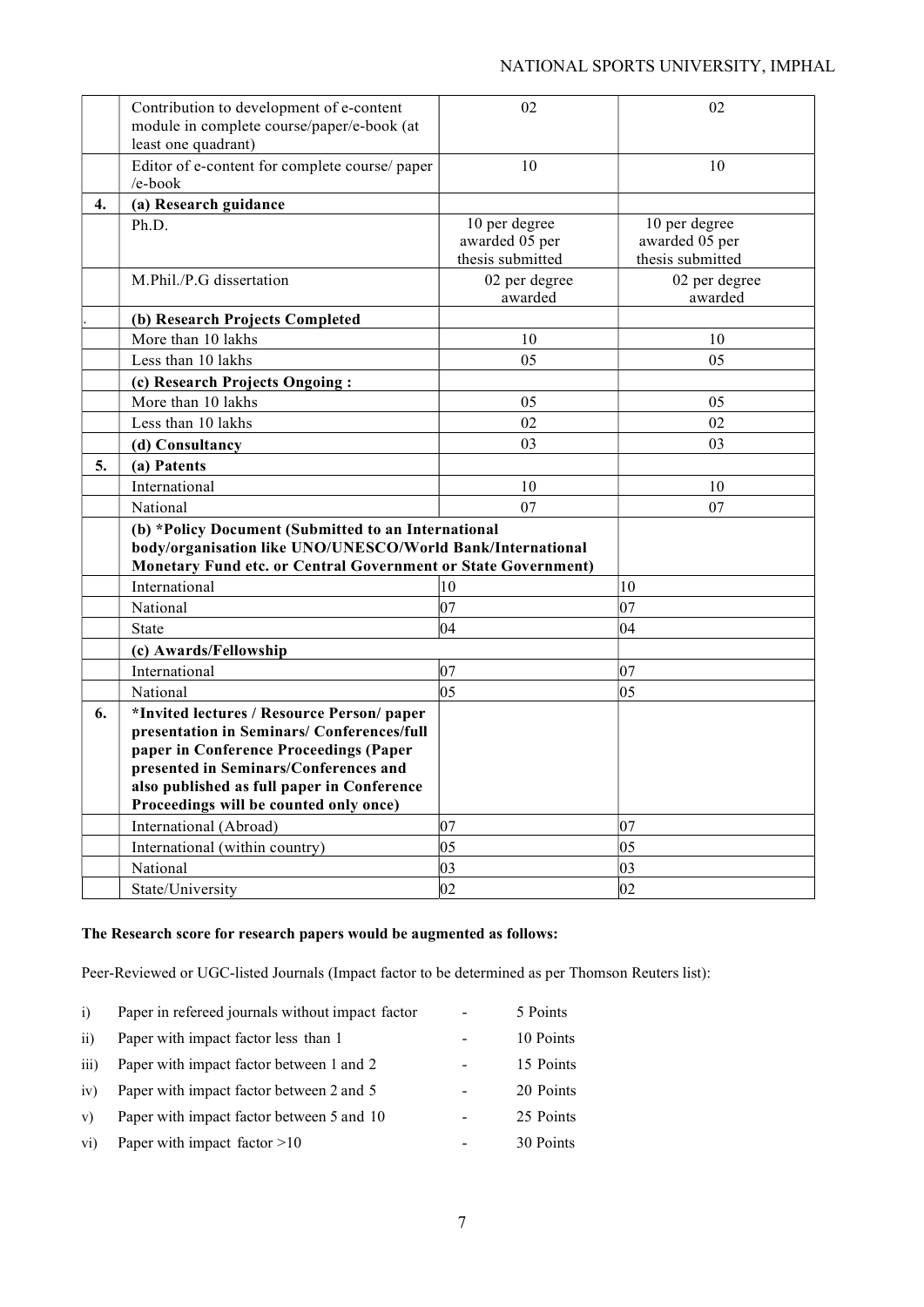- (a) Two authors: 70% of total value of publication for each author.
- (b) More than two authors: 70% of total value of publication for the First/Principal/Corresponding author and 30% of total value of publication for each of the joint authors.

Joint Projects: Principal Investigator and Co-investigator would get 50% each.

#### Note:

- Paper presented if part of edited book or proceeding then it can be claimed only once.
- For joint supervision of research students, the formula shall be 70% of the total score for Supervisor and Co- supervisor. Supervisor and Co-supervisor, both shall get 7 marks each.
- \*For the purpose of calculating research score of the teacher, the combined research score from the categories of 5(b). Policy Document and 6. Invited lectures/Resource Person/Paper presentation shall have an upper capping of thirty percent of the total research score of the teacher concerned.
- The research score shall be from the minimum of three categories out of